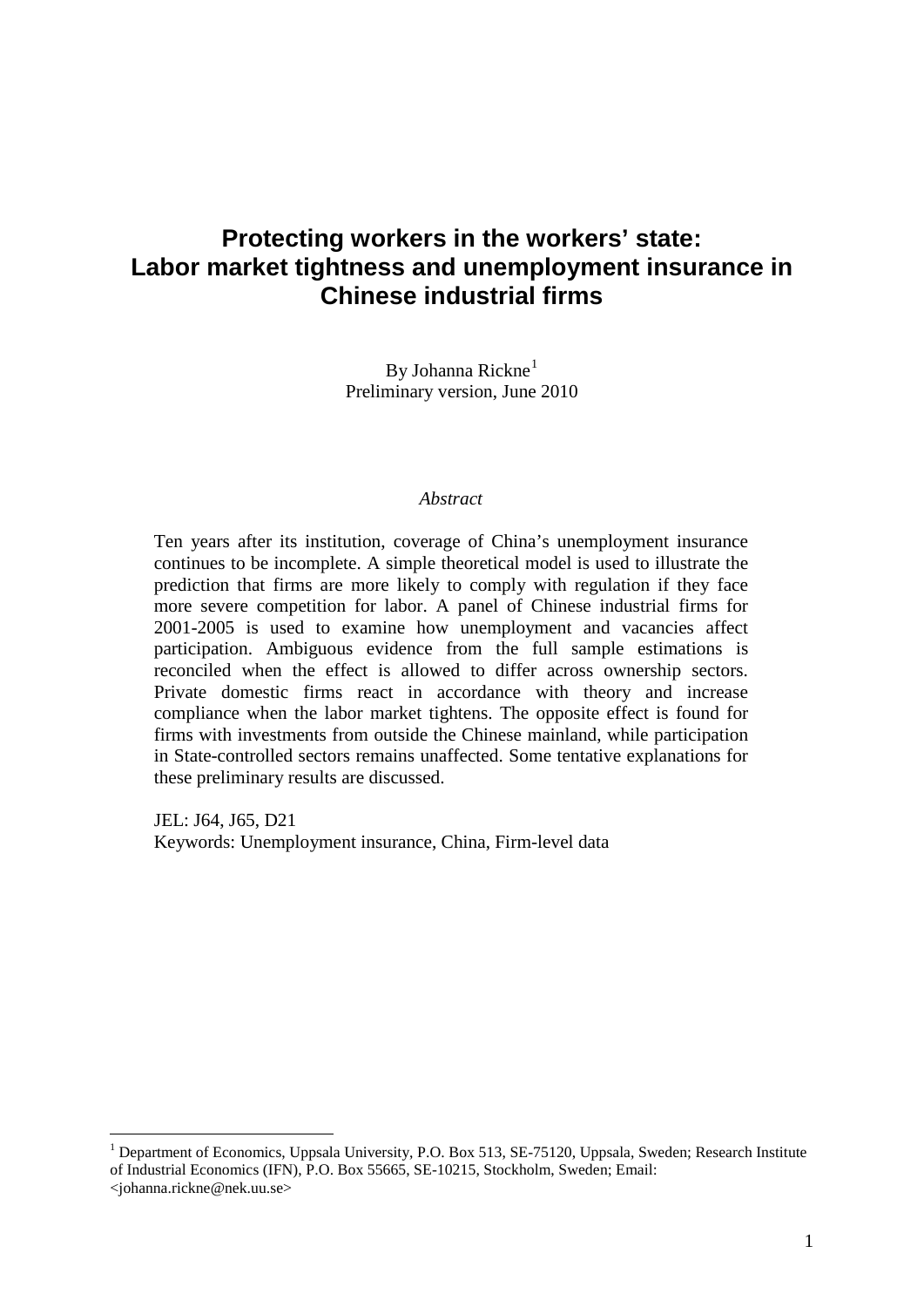#### 1. Introduction

China's ongoing market transition has dramatically reduced the job security of urban industrial employees. Firms have gradually been allowed to hire workers on temporary contracts and to dismiss those already employed. In 1999, the concept of "unemployment" was formally recognized. Increasing the coverage of the newly created Unemployment Insurance (UI) program however proved difficult, in particular because weak enforcement of the compliance with UI regulations effectively left the participation decision in the hands of the firms (Vodopivec and Tong, 2008).

According to the annual survey conducted by China's Academy of social sciences, unemployment was the most commonly cited economic worry among Chinese urban residents in each year during the 2001-2005 period (Zhao Huanxin, 2006). Together with extending coverage of the old age and medical insurances, removing this economic worry by extending the Unemployment Insurance coverage has been viewed as essential for lowering the China's high private savings rate (Lardy, 2007; Blanchard and Giavazzi, 2005; Chamon and Prasad,  $2010$  $2010$ <sup>2</sup>. Reduced household savings would, in turn, increase domestic consumption and allow a rebalancing of Chinas sources of growth away foreign demand<sup>[3](#page-1-1)</sup>.

This paper studies the effect of labor market tightness, measured by unemployment and vacancies rates, on the participation of Chinese industrial firms in the country's unemployment insurance system. A simple theoretical model yields the prediction that a tighter labor market implies increased participation. Intuitively, firms respond to more competition for workers on the labor market by providing unemployment insurance because that provision makes the firm more attractive for job-seekers.

<span id="page-1-1"></span><span id="page-1-0"></span><sup>&</sup>lt;sup>2</sup> Private savings as a share of disposable income has consistently risen since the second half of the 1990s, reaching 28% in 2008 (Prasad, 2008). From a macroeconomic perspective, these increasing savings have been a main contributor to the declining share of consumption in China's GDP, alongside the declining share of household disposable income as a share of GDP, and a low level of government consumption (Lardy, 2007). <sup>3</sup> as re-iterated by Premier Wen Jiaobao at the opening of the National People's Congress in 2009 (Roberts, 2009)..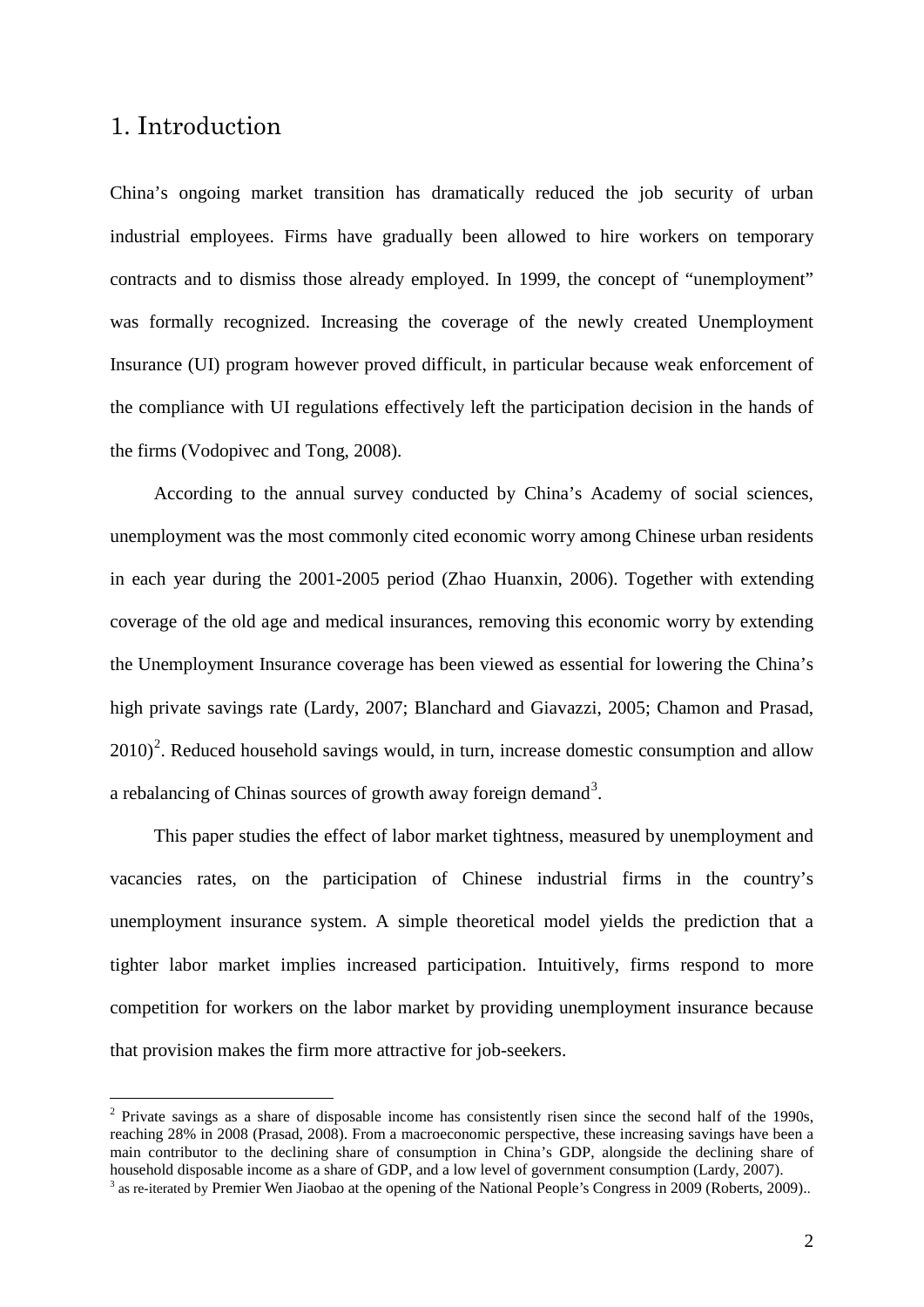The basic hypothesis is tested in a uniquely comprehensive panel of Chinese industrial firms in 2001-2005. Including all State-owned firms and all other firms with sales above a cut-off value, the firms in this dataset together account for more than 70% of China's total industrial value added in 2001, and close to 95% in 2005. Firm expenditure on unemployment insurance from this dataset is used to create a dichotomous variable for insurance participation. Along with additional firm information, the firm panel is combined with unemployment and vacancy data on the province level. A control for the enforcement intensity of regulations is constructed from geographical data for 284 cities. The geographical location of a city is expected to affect its potential to attract investment. In order not to scare off potential investors with high insurance costs, authorities in less advantageous locations are therefore expected to put less emphasis on enforcing UI compliance.

To increase coverage of the unemployment insurance system is vital to China's smooth market transition. It would facilitate the ongoing reconstruction of enterprises and give workers incentives to be more mobile and to conduct more thorough job-searches. The results in this paper do not provide a clear answer concerning the effect of labor market tightness for UI participation among China's total population of industrial firms. Allowing the effect to vary by firm ownership however sheds light on the ambiguous results found in the full sample.

In accordance with the theoretical prediction, private domestic firms are found to react to increased labor market tightness in terms of more vacancies by joining the unemployment insurance program. Firms with investments from outside of mainland China are however found to do the opposite. For these firms, a *looser* labor market in the form of higher unemployment leads to increased compliance. Finally, the results do not show any effect in the case of State-controlled industrial firms.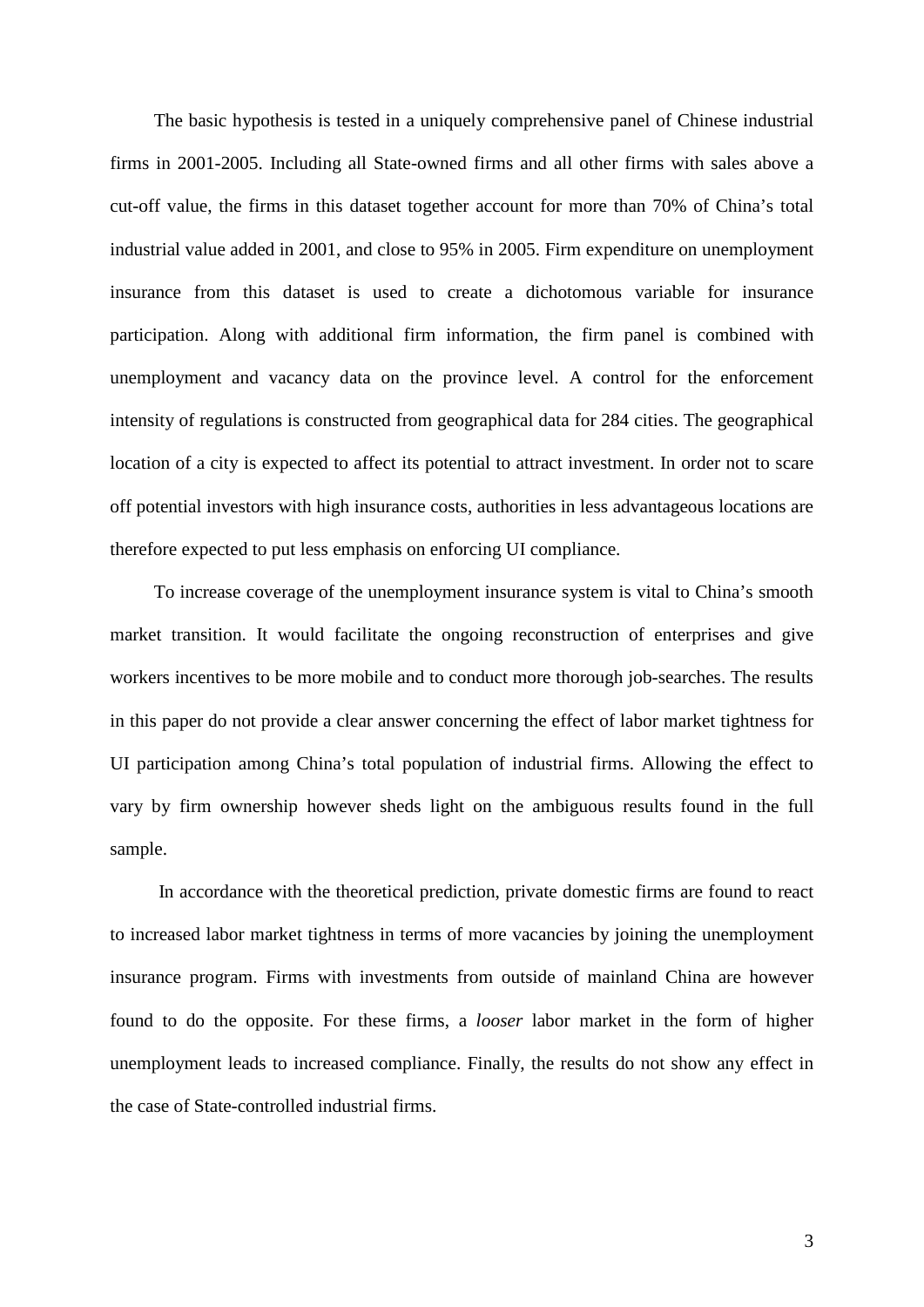Three tentative explanations are offered to explain why private domestic firms and foreign-invested firms have opposite responses to increased labor market tightness. First, workers in foreign-invested enterprises could have a systematically larger sway in firms' remuneration decisions than workers in private firms. Second, stricter compliance monitoring of authorities in times of high unemployment may be more easily avoided by private than foreign-invested firms. Last, foreign employers may be more attractive in the labor market and therefore have less need to attract labor by more generous social insurance provisions when the labor market is tight.

## 3. Unemployment Insurance in Transitional China

In 1986, the basis for China's unemployment insurance system was created when the State Council promulgated the Interim Provisions on Unemployment Insurance of Staff of State Enterprises (Interim Provisions). This early system was intended to secure the basic needs of the temporarily unemployed workers in State-owned enterprises. Contributions were equal to 1% of total payroll of all staff, but coverage was limited to four staff categories<sup>[4](#page-3-0)</sup>. For these individuals, insurance payments amounted to between 60-75% of the worker's average monthly wage depending on the length of service and other basic criteria. In the second year of unemployment, the rate was reduced to 50%. Rather than providing income insurance, the focus was on providing workers with assistance in job seeking, job training and referrals.

System reform became imminent in 1993 because of increasing competition and number of laid-off persons in the SOEs. The State Council amended the Interim Provisions in a regulation package called the Regulations on Unemployment Insurance for Staff and Workers of State-Owned Enterprises. Coverage was extended to three more SOE staff

<span id="page-3-0"></span> $<sup>4</sup>$  (i) the staff of an enterprise which is adjudicated bankrupt; (ii) the staff discharged in the statutory reorganization of an</sup> enterprise on the verge of bankruptcy; (iii) the staff discharged on the rescission of a labour contract or on the dissolution of an enterprise; and (iv) the staff dismissed by an enterprise (Lee, 2000).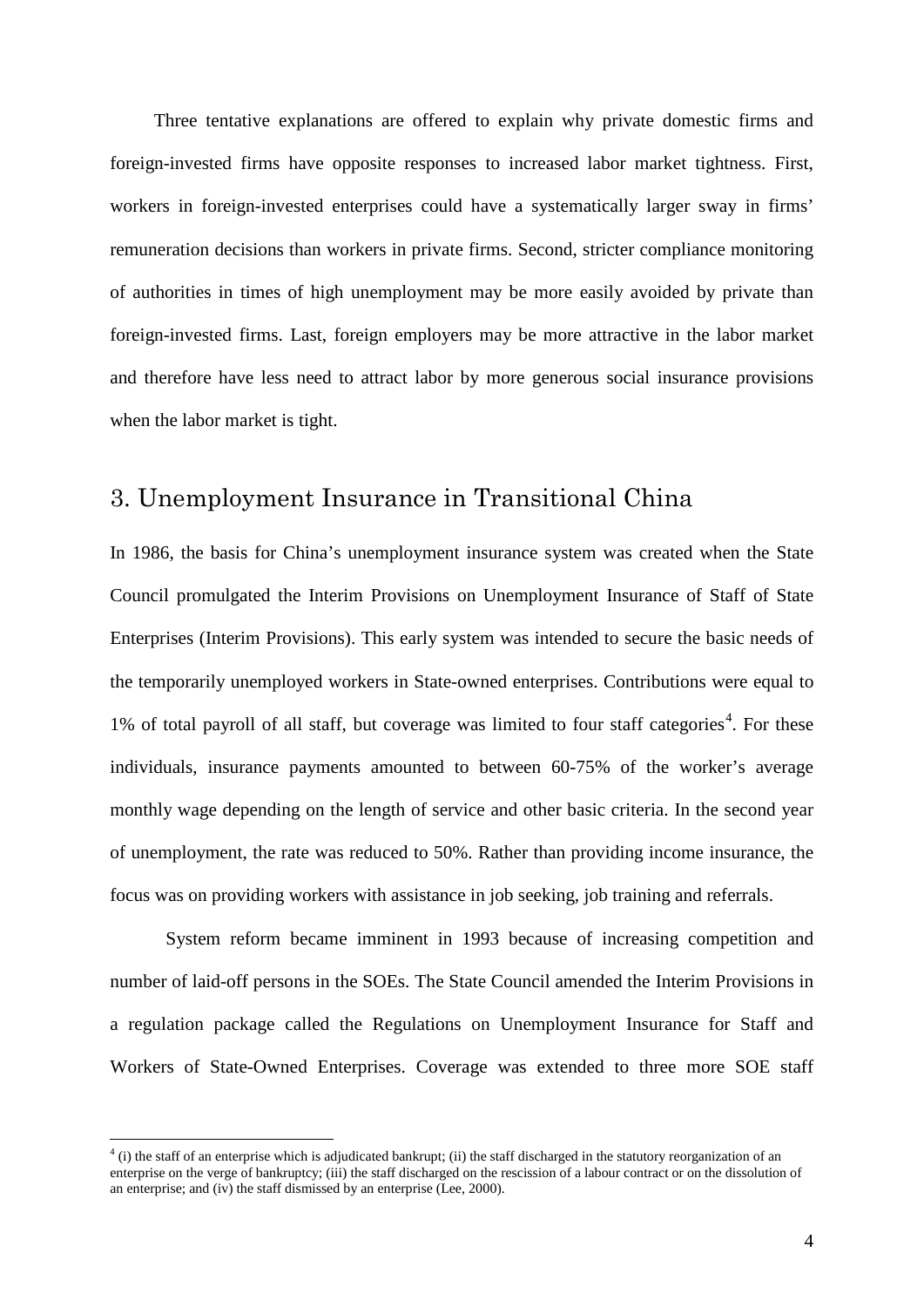categories<sup>[5](#page-4-0)</sup>, and payments were de-linked from individual wages. Instead, they became a function of the total amount of social relief payments stipulated by the local institutions of civil affairs. With the reform, refusing job offers twice without proper reasons now excluded workers from benefits (Vodopivec and Tong, 2008).

Firm autonomy in hiring and firing workers was gradually developed during the early 90s, and by 1994 the labor allocation decision had been transferred from the state to the individual enterprises. This new autonomy was extensively practiced in the continuing restructuring of the state-owned sector in which more than 28 million employees were laid off during the second half of the 1990s (Dong and Xu, 2009). Importantly, these workers still did not become officially unemployed. Rather, they remained with their work units as so-called job-waiters (*xiagang*), on the books of special Re-employment Service Centers established within individual SOEs.

The most recent reforms of the UI occurred in 1999 and gave the system the design of today. With these reforms, the concept of unemployment was formally introduced. Following the ILO definition, persons were defined as being unemployed if they become job-less i) as a consequence of enterprise bankruptcies, ii) by having their contracts are terminated or cancelled, iii) by being dismissed, iv) by resigning, or v) after graduating and failing to find first-time employment.

Today, firms in all ownership sectors are required to provide UI coverage to their employees<sup>[6](#page-4-1)</sup>. The system is financed by firm contributions amounting to about 2% of total payroll, and workers who contribute 1% of their wages<sup>[7](#page-4-2)</sup>. Provincial deviations from the 2% payment level for firms are subject to approval of the State Council (Imamura, 2003), but

<span id="page-4-0"></span> $<sup>5</sup>$  (v) staff and workers of enterprises closed or dissolved in accordance with relevant regulations of the State; (vi) staff and</sup> workers laid off in periods during which the enterprises ceased production in order to be streamlined in accordance with relevant regulations of the state and (vii) workers who had their employment contracts terminated or cancelled. <sup>6</sup> rural locations however continued to be excluded.

<span id="page-4-2"></span><span id="page-4-1"></span> $<sup>7</sup>$  failure to register is penalized with a fine imposed by the immediate controlling person or other immediate</sup> staff-in-charge at the provincial Labour Protection Department. Failing to declare contributions for a particular month is subject to an overdue fine at 0.2% each day in arrears.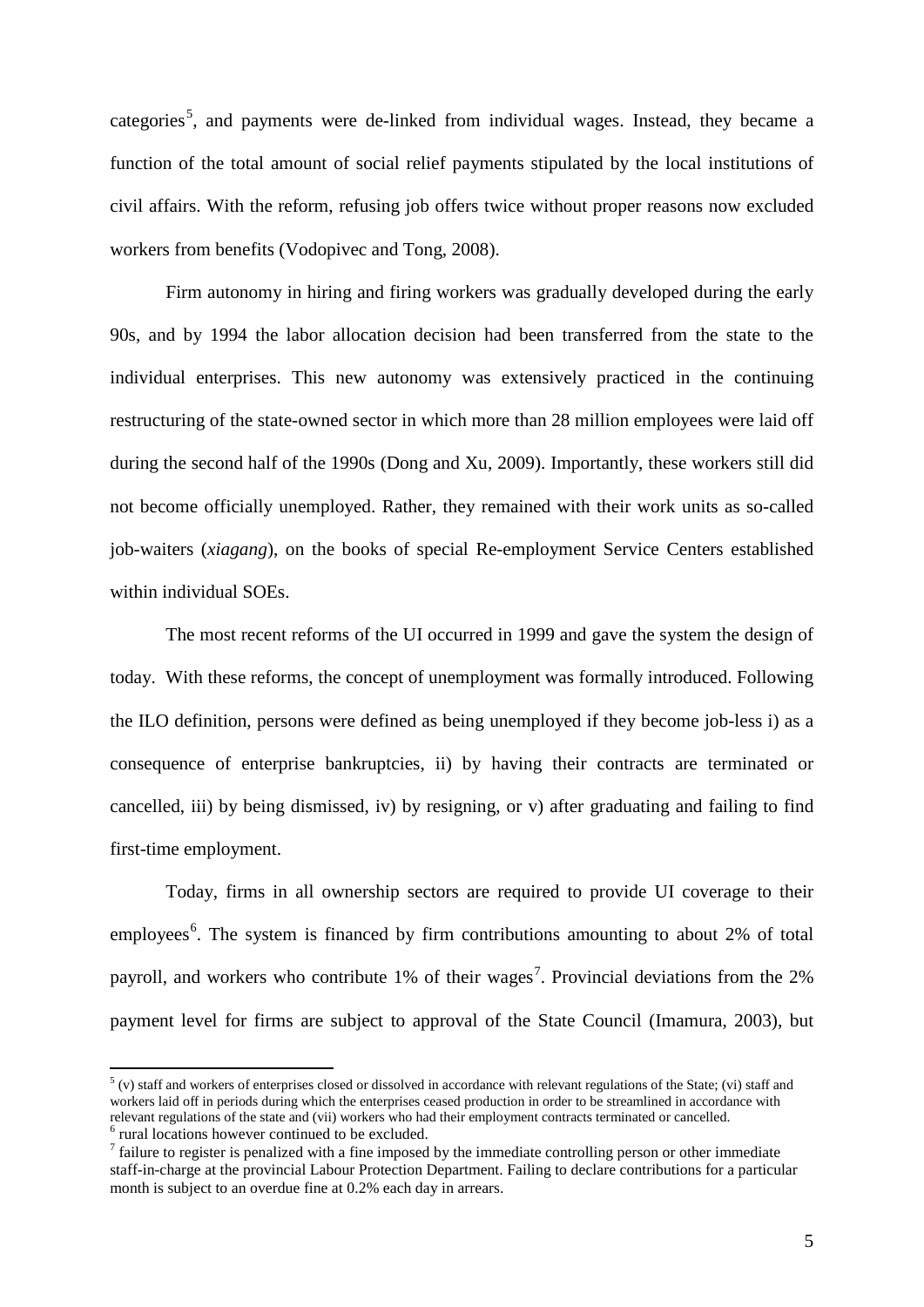deviations over the  $2001-2005$  period are rare<sup>[8](#page-5-0)</sup>. Payments are not subject to profit tax in the case of firms and income tax in the case of workers (Vodopivec and Tong, 2008). Funds are accumulated in specific public finance accounts with State-owned banks where they are subject to separate administration. As a last resort, insufficient funds are subsidized by local public finances.

Regarding the job-waiters generated by the restructuring of SOEs, the 1999 reforms instituted the *binggui* policy under which they were detached from their old workplaces, and pooled insurance system. After 2001, no new centers have been established and dismissed SOE workers are assigned to the UI system directly. By the end of 2005, most provinces had completed the *binggui* transfer, and only 200,000 workers remained in the Re-employment Service Centers.

A worker becomes eligible for benefits under the conditions that i) his or her enterprise has continuously paid premiums for at least one year's time<sup>[9](#page-5-1)</sup>, ii) the termination was involuntary, and iii) he or she is willing to be re-employed and is registered as unemployed (Govt. White Paper, 2004). Besides a sum of money covering the basic needs for the unemployed individual, benefits include vocational training, job referral, and a basic medical supplement. If the worker dies during the benefit period, the family of the diseased can receive funeral subsidies and a pension. Benefits are not primarily calculated based on earnings, but on the total period of continuously paid contributions. According to this principle, 1 to 5 years of contributions merits 12 months of benefits, 5 to 10 years merits 18 months, and more than ten years gives up to 24 months of benefits. The benefit level is set by governments of provinces, autonomous regions and municipalities at a level in between the

<span id="page-5-0"></span> <sup>8</sup> namely: Beijing, 1.5% all years; Ningxia: 1% in 2001; Tibet 1% for SOEs only in 2001 and 2002, 2% for SOEs in 2003; Hebei: 1% in 2000; Hubei: 1% in 2001 and 2003; Hunan: 1% for SOEs only in 2001; Jilin: 1.5-2% except for 1% for SOEs in 2001 and 2003; Shaanxi: 1% for SOEs only in 2001 and 2002, 2.5% for all firms starting August 2003; Shanxi: 1% in 2001-2004; Sichuan: 1% in 2001, but rates down to 0.6 allowed in cities; Yunan:1% in 2001-2003 (Source: regional government home pages).

<span id="page-5-1"></span><sup>&</sup>lt;sup>9</sup> note that the firm is responsible for depositing both the firm's share and the worker's share of the contributions.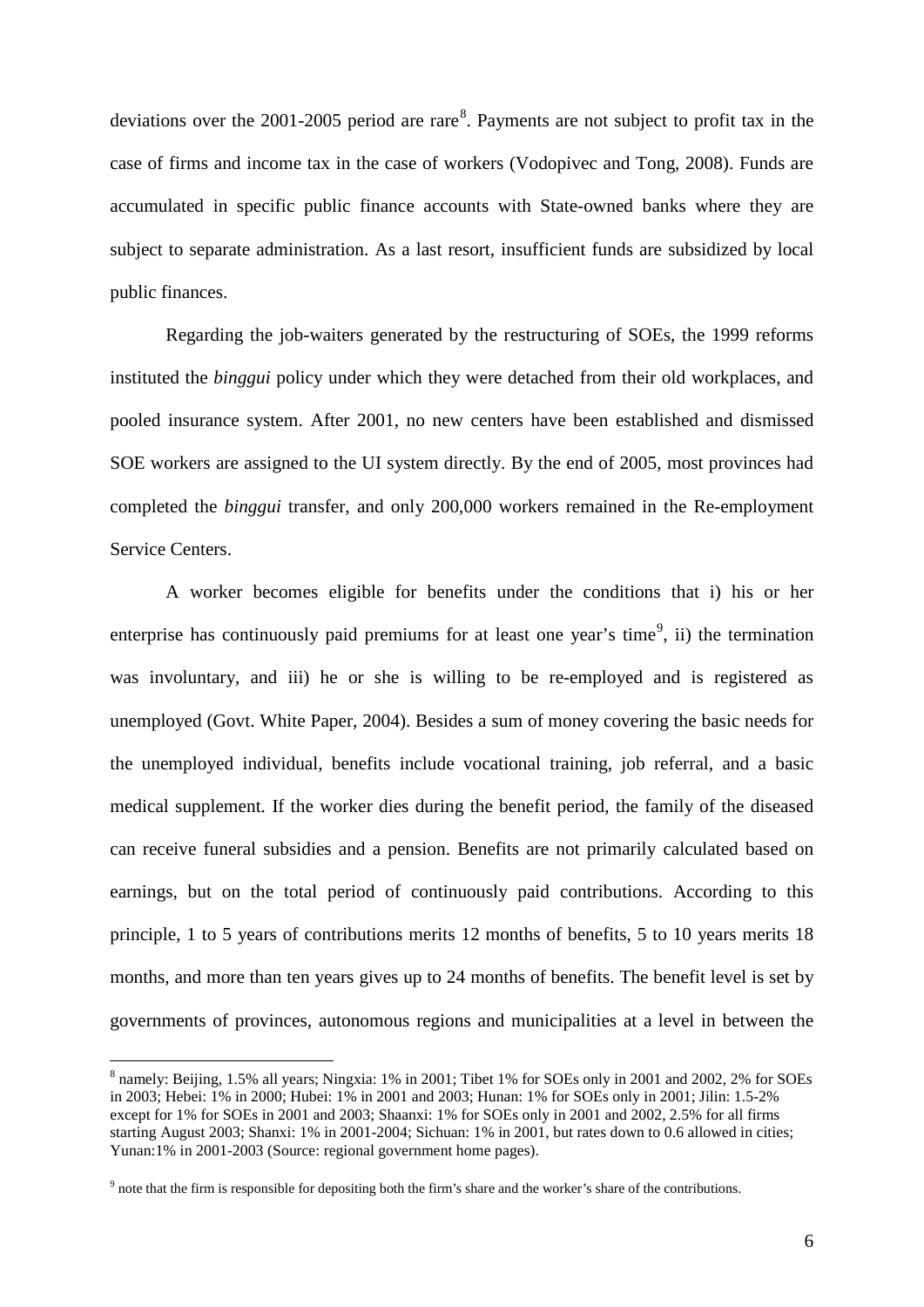minimum wage and the minimum living standard of urban residents<sup>[10](#page-6-0)</sup>. If a household's per capita income falls below the local minimum living standard after UI benefits are received, the unemployed person can apply for the minimum living standard guarantee (*dibao*) program (Lee, 2000).

As previously noted, getting firms to join the UI program and extend coverage to their employees has been difficult, especially in the private sector (Imamura, 2003; Rickne, 2010). Vodopivec and Tong (2008) noted a decrease in the share of covered workers from 45% in 2000 to 39% in 2005. The number of benefit recipients however increased sharply from 600,000 in 2000 to 6.8 million in 2005 (Vodopivec and Tong, 2008: Table 1).

## 4. A simple model of the firm's UI participation

Consider a firm operating in a frictional labor market where local labor market conditions influence the speed of recruitment. Employment in firm *i* changes according to

$$
\dot{N}_t = H_i - \varphi N_i \tag{1}
$$

where  $H_i$  is the flow of hires and  $\varphi$  the exogenous separation rate. The hiring function takes the form

$$
H_i = qV_i \tag{2}
$$

<span id="page-6-0"></span> $10$  as such, the income protection of the program is low, representing a replacement rate of 14.7% in 2005 (Vodopivec and Tong, 2008).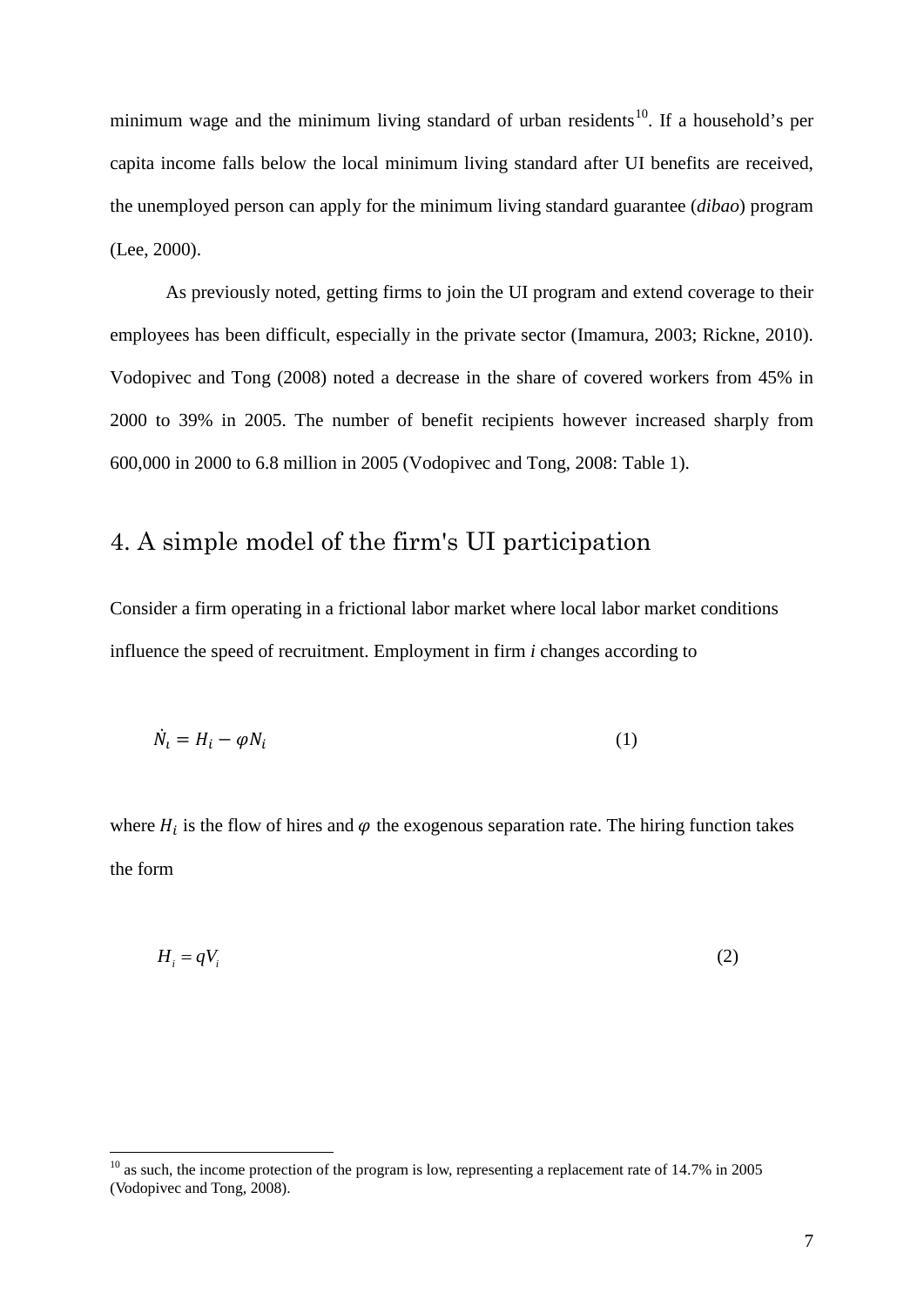where  $q$  is the rate at which vacancies are filled and  $V<sub>i</sub>$  the number of vacancies. The rate at which vacancies are filled depends on local labor market characteristics, such as the local vacancy rate  $(v)$  and the local unemployment rate  $(u)$ . Assume

$$
q = a \left(\frac{v}{u}\right)^{-\eta} = a\theta^{-\eta} \tag{3}
$$

where  $\theta = (v/u)$  is a measure of labor market tightness and *a* and  $\eta$  are positive constants. The tighter the local labor market, the more difficult to fill a vacancy.

The firm's profit function is

$$
\pi_i = A N_i^{\alpha} - w \left( 1 + t \right) N_i - c V_i \qquad \alpha < 1 \tag{4}
$$

where *w* is the wage rate, *t* a payroll tax rate, and  $c$  the cost of recruitment. The firm ignores discounting, takes the wage as given and chooses  $N_i$  and  $V_i$  to maximize steady state profits, recognizing the hiring constraint

$$
a\theta^{-\eta}V_i = (1 - \varphi)N_i \tag{5}
$$

The first-order condition for maximum involves

$$
\alpha A N_i^{\alpha - 1} = w \left( 1 + t \right) + \frac{\left( 1 - \varphi \right) c \theta^n}{a} \tag{6}
$$

which determines the firm's employment as a function of the wage and labor market tightness.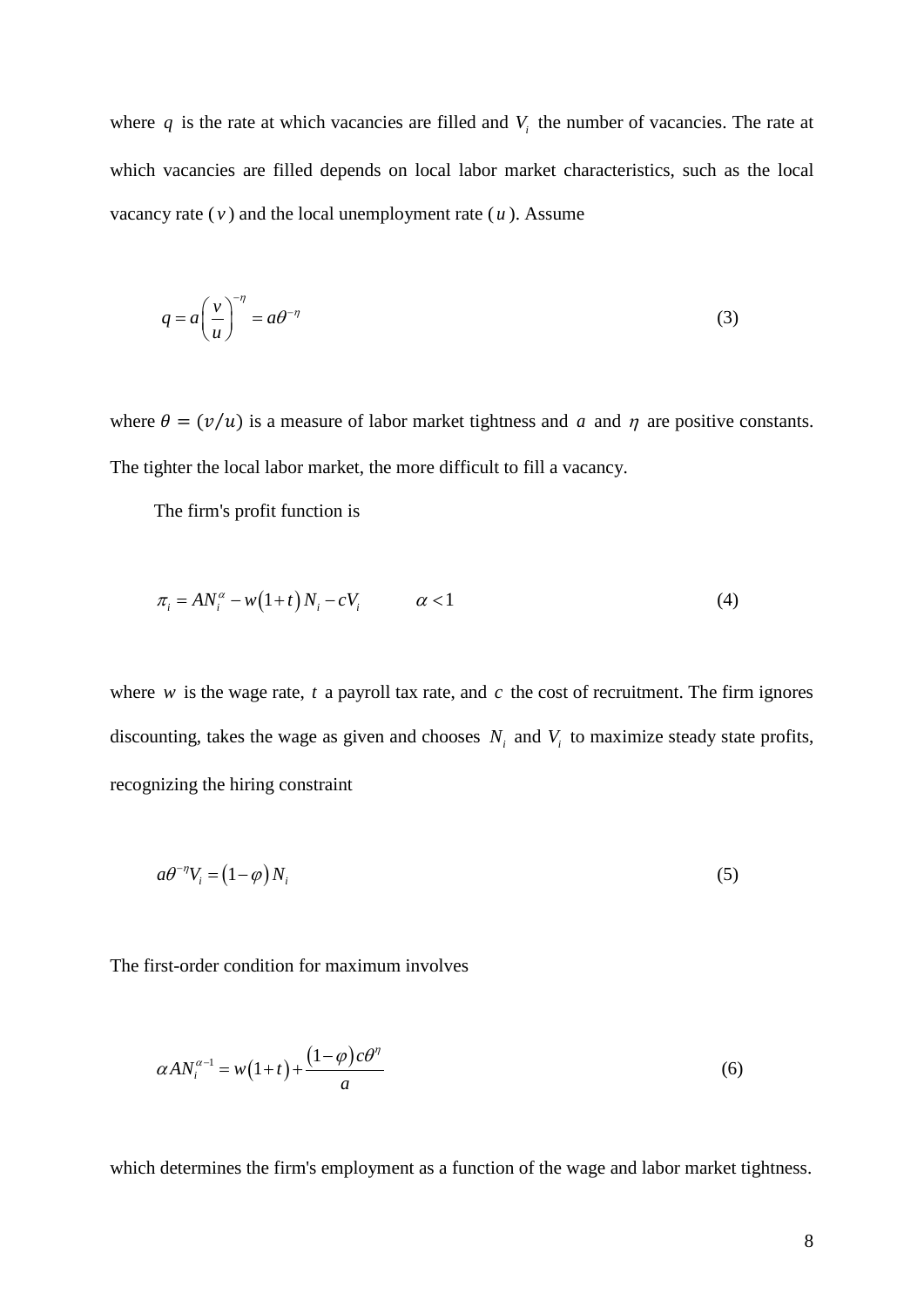Suppose that the firm has the option to join an unemployment insurance system. By joining the UI system, the firm has to pay a higher wage tax,  $t + dt$ . Clearly, no firm would join unless the system also provided some benefits to firms, or unless nonparticipation entailed even higher costs than participation $11$ . It is plausible that UI provision would improve a firm's attractiveness in the labor market and we thus assume that UI participation entails

$$
q = a^* \theta^{-\eta}, \qquad a^* = a + da \tag{7}
$$

which captures the idea that a firm can fill its vacancies at a higher rate when UI is part of the compensation package.

The firm's maximum profit can be written as  $\tilde{\pi} = \tilde{\pi}$  (a, w, t;  $\theta$ , c,  $\varphi$ ). Consider a firm that is indifferent between UI compliance and non-noncompliance. Indifference implies

$$
\tilde{\pi} = \tilde{\pi}_t dt + \tilde{\pi}_a da
$$
  
= -Nwdt + N(1 - \varphi)c\theta^{\eta} a^{-2} da = 0 \t(8)

where we have invoked the envelope theorem to obtain  $\pi$  =  $-wN < 0$  and  $\pi_a = N(1-\varphi)c\theta^{\eta}a^{-2} > 0$ . An increase in labor market tightness would imply  $d\pi > 0$ . The higher the vacancy rate (or the lower the unemployment rate), the more likely that the firm complies with the UI rules. To understand this implication, note that the cost of a vacancy is

$$
cV = \frac{N(1-\varphi)c\theta^n}{a} \tag{9}
$$

<span id="page-8-0"></span><sup>&</sup>lt;sup>11</sup> The model ignores monitoring of compliance and the costs (fines) associated with non-compliance.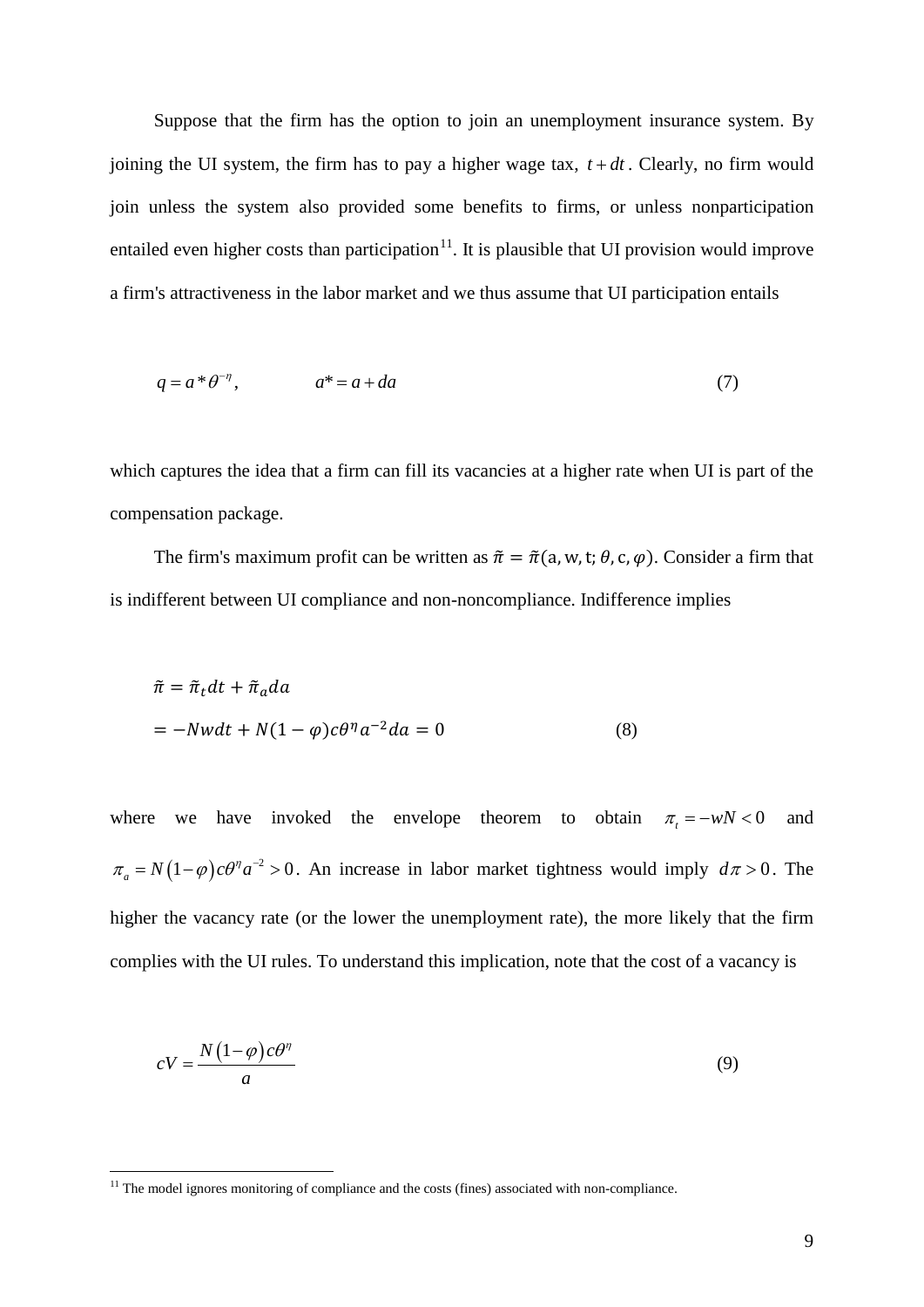which means that an increase in *a* has a larger cost-reducing effect, the tighter the labor market is.

The result is perhaps surprising since one might have expected that slack labor markets with high unemployment would trigger an increase in worker demand for UI. Such mechanisms are perhaps relevant but are conditional on the existence of channels through which demand for UI carries over to actual UI provision.

## 5. Firm-level Data and Descriptive Statistics

The data used in this paper comes from the annual firm survey conducted by China's National Bureau of Statistics. It covers all state-owned enterprises and all other enterprises with annual sales above 5 million RMB. Coverage ranges between 70% of total industrial value added in year 2001 to 95% in  $2005^{12}$  $2005^{12}$  $2005^{12}$ . The final sample grows from 164,500 observations in 2001 to 255,546 in 2005. Over time, firms in the panel may change ID-codes because of restructuring, mergers or acquisitions. To correct for these changes, I use information on the firms' juridical owner's name, firm name, geographic code, industrial sector, phone number, and zip code to improve the matching of firms over time. In a basic data cleaning procedure I also drop firms with less than eight employees (following Jefferson et al., 2008) and firms that are not in operation.

Participation in the unemployment insurance system is measured by a dichotomous variable taking the value one if a firm reports some non-zero UI expenditure in a given year. The summary statistics for this variable over time, provided in Table 1, show that the share of participating firms was 37% in year 2001, declined slightly to 34% in 2003, and returned to 42% in 2005. Of course, this fairly constant share of participating firms reflects a growing

<span id="page-9-0"></span><sup>&</sup>lt;sup>12</sup> calculated by dividing the total value added of the firms in the dataset with the yearly industrial GDP in China's Statistical Yearbook.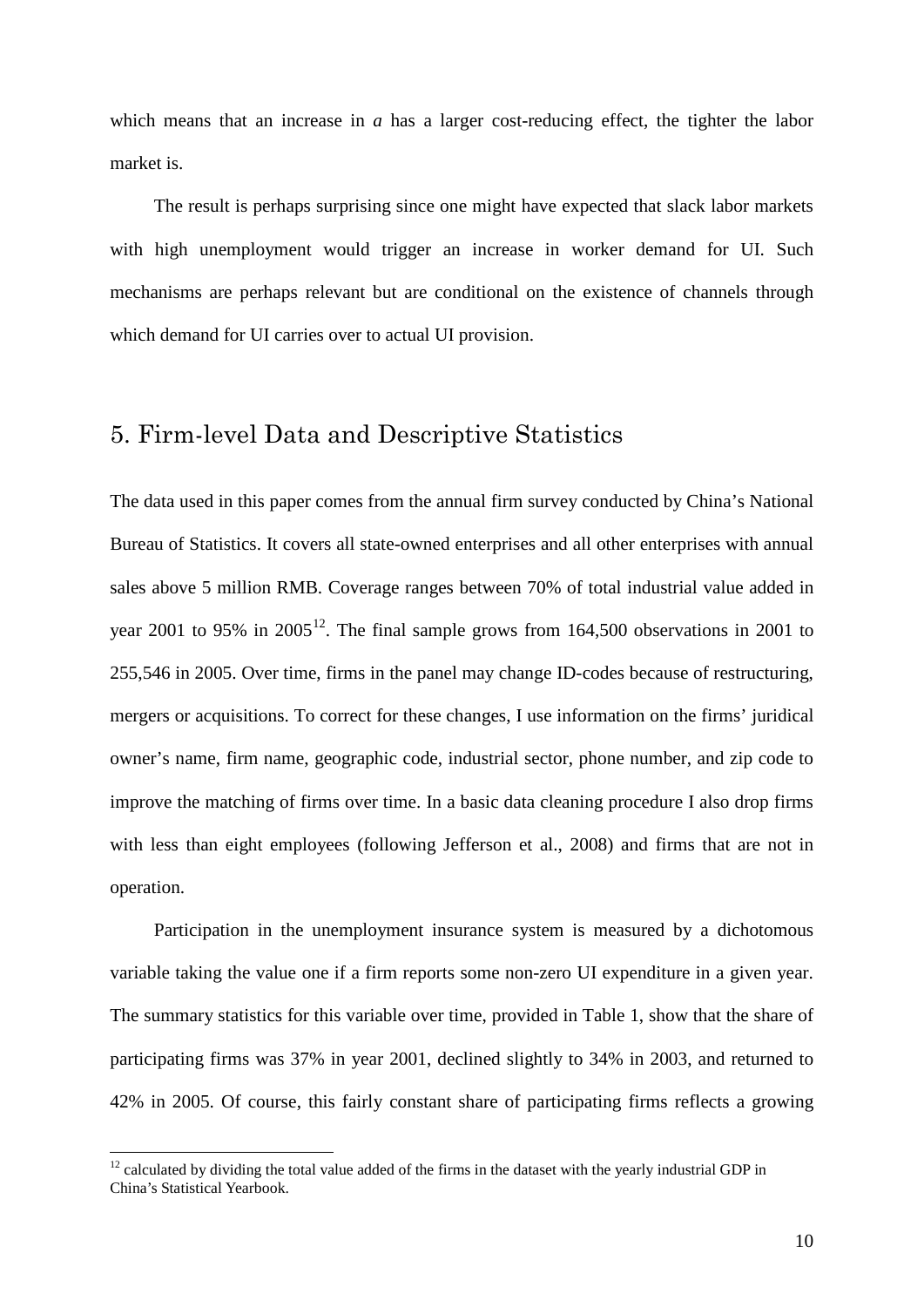number of covered employees due to the growth of total employment in the industrial sector over the period.

|                             | 2001     | 2002    | 2003    | 2004    | 2005    |
|-----------------------------|----------|---------|---------|---------|---------|
| UI coverage rate            | 0.37     | 0.35    | 0.34    | 0.38    | 0.42    |
| Ownership shares of         |          |         |         |         |         |
| HKMT and Foreign-invested   | 0.18     | 0.19    | 0.19    | 0.21    | 0.21    |
| Private domestic            | 0.22     | 0.28    | 0.35    | 0.44    | 0.46    |
| Collective owned            | 0.25     | 0.21    | 0.16    | 0.10    | 0.08    |
| <b>State-owned or Mixed</b> | 0.36     | 0.33    | 0.30    | 0.26    | 0.25    |
| Share of rural firms        | 0.28     | 0.26    | 0.23    | 0.08    | 0.09    |
| Average wage per worker     | 8.90     | 9.03    | 9.11    | 9.30    | 9.38    |
|                             | (0.77)   | (0.75)  | (0.74)  | (0.56)  | (0.61)  |
| Employment per firm         | 319      | 310     | 298     | 244     | 258     |
|                             | (1, 410) | (1,362) | (1,285) | (1,104) | (1,228) |
| Number of firms             | 164,500  | 170,752 | 190,452 | 267,511 | 255,546 |

**Table 1** Summary statistics of Chinese industrial firms

Notes: The UI coverage rate is calculated as a share of the total number of firms. Average wages per employee are measured in thousands of RMB and expressed in constant year 2000 prices. Standard errors are reported in parenthesis.

From the summary statistics provided in Table 1 we can follow the ownership diversification of China's industrial sector in the 2001-2005 period. While the share of Stateowned firms and Collective owned firms declined drastically<sup>13</sup>, the share of private domestic firms more than doubled from 22% in year 2000 to 46% in 2005. We also note the sharp reduction in the share of rural firms from 38% in 2000 to 9% in  $2005^{14}$  $2005^{14}$  $2005^{14}$ .

Figure 1 displays the substantial variation in UI participation across four ownership sectors. Higher rates are found among firms under State- or Mixed ownership, and firms with non-mainland investment (from Hong Kong, Macao or Taiwan, or from foreign entities), than

<span id="page-10-0"></span><sup>13</sup> ownership categories are created by aggregating 23 ownership registration types into six broader categories, closely tracking the formal classification system currently used for reporting data on all industrial firms in China's Statistical Yearbook (see Table A2 for details). Collective-owned firms are economic entities that are registered in accordance with the *Regulation of the People's Republic of China on the Management of Registration of Legal Enterprises*, where assets are owned collectively. They include urban and rural enterprises invested by collectives, and some enterprises registered with industrial and commercial administration agency as collective units, where funds are pulled together by individuals who voluntarily give up their right of ownership (China Statistical Yearbook 2006, chapter 13).

<span id="page-10-1"></span> $<sup>4</sup>$  defined as the administrative control of the firm being at the county, small town, street, village, resident- or</sup> village committee level.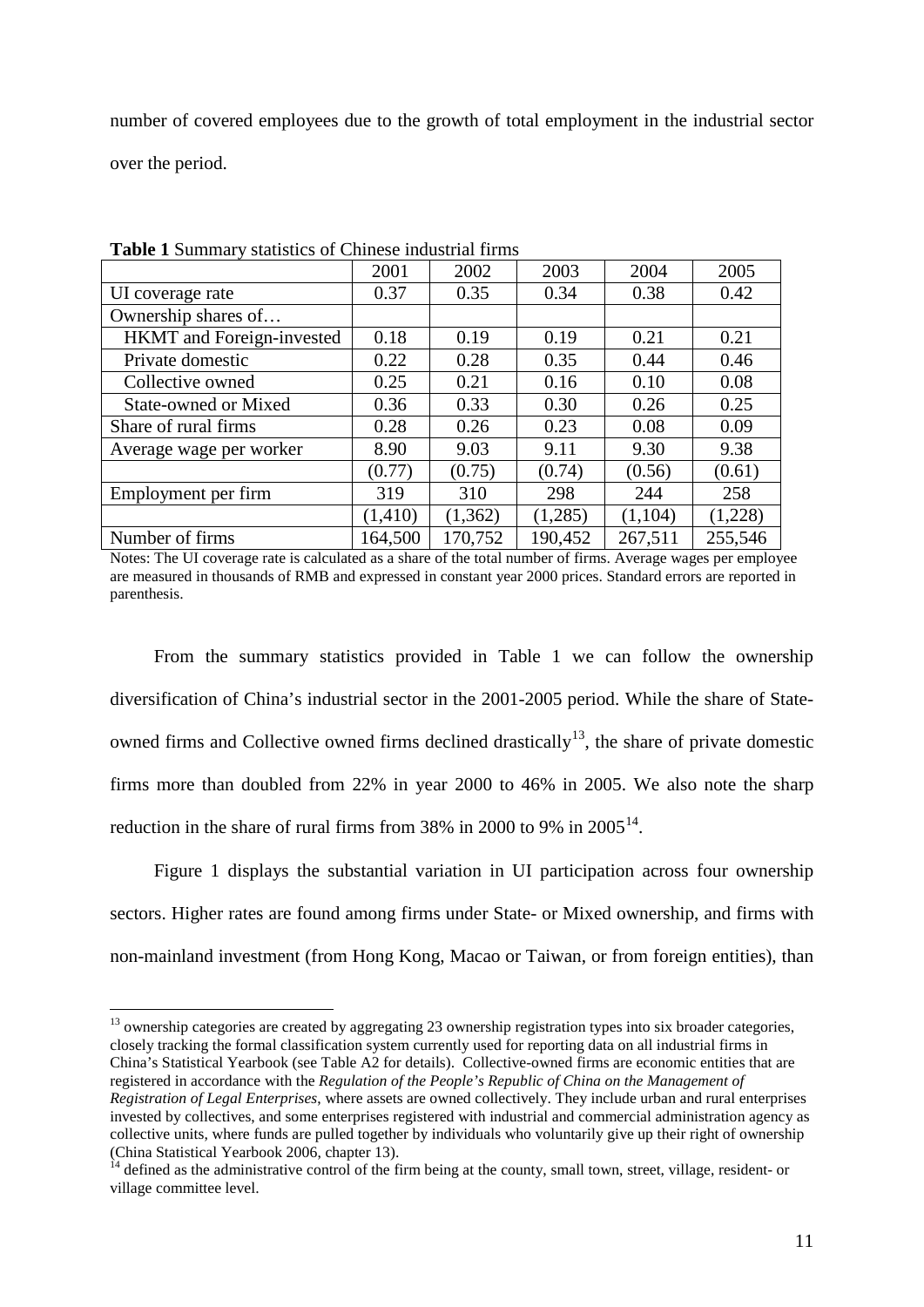among Private and Collective owned firms. Additional descriptive statistics for these ownership sub-samples are placed in Table A1. Figures 1A and 2A in the Appendix show the variation in unemployment and vacancy rate among provinces<sup>[15](#page-11-0)</sup> and over time.



**Figure 1** UI participation rate  $(\%)$  by ownership sector and over time

## 6. Empirical Specification

Predictions from the theoretical model are tested using the following specification

$$
UI_{it} = \beta_0 + \beta_1 U_{kt} + \beta_2 V_{kt} + \beta_3 S_{it} + \beta_4 P_{kt} + \beta_5 Z_{ct} + p_i + v_t + e_i + \varepsilon_{it}
$$
(10)

where  $UI_{ii}$  is a dichotomous variable that takes the value one if firm *i* participated in the unemployment insurance program in period *t*. Our main variables of interest,  $U_{k}$  and  $V_{k}$ , are the unemployment and vacancy rates of province  $k$  over time<sup>[16](#page-11-1)</sup>.

<span id="page-11-0"></span><sup>&</sup>lt;sup>15</sup> for simplicity, the term province refers to China's 22 provinces, 5 administrative regions, and 4 self-governing

<span id="page-11-1"></span>municipalities. Firms located in the Special Administrative Regions of Hong Kong and Macao are not included in the dataset. <sup>16</sup> see section A1 in Appendix for a brief discussion of measurement issues regarding the unemployment variable.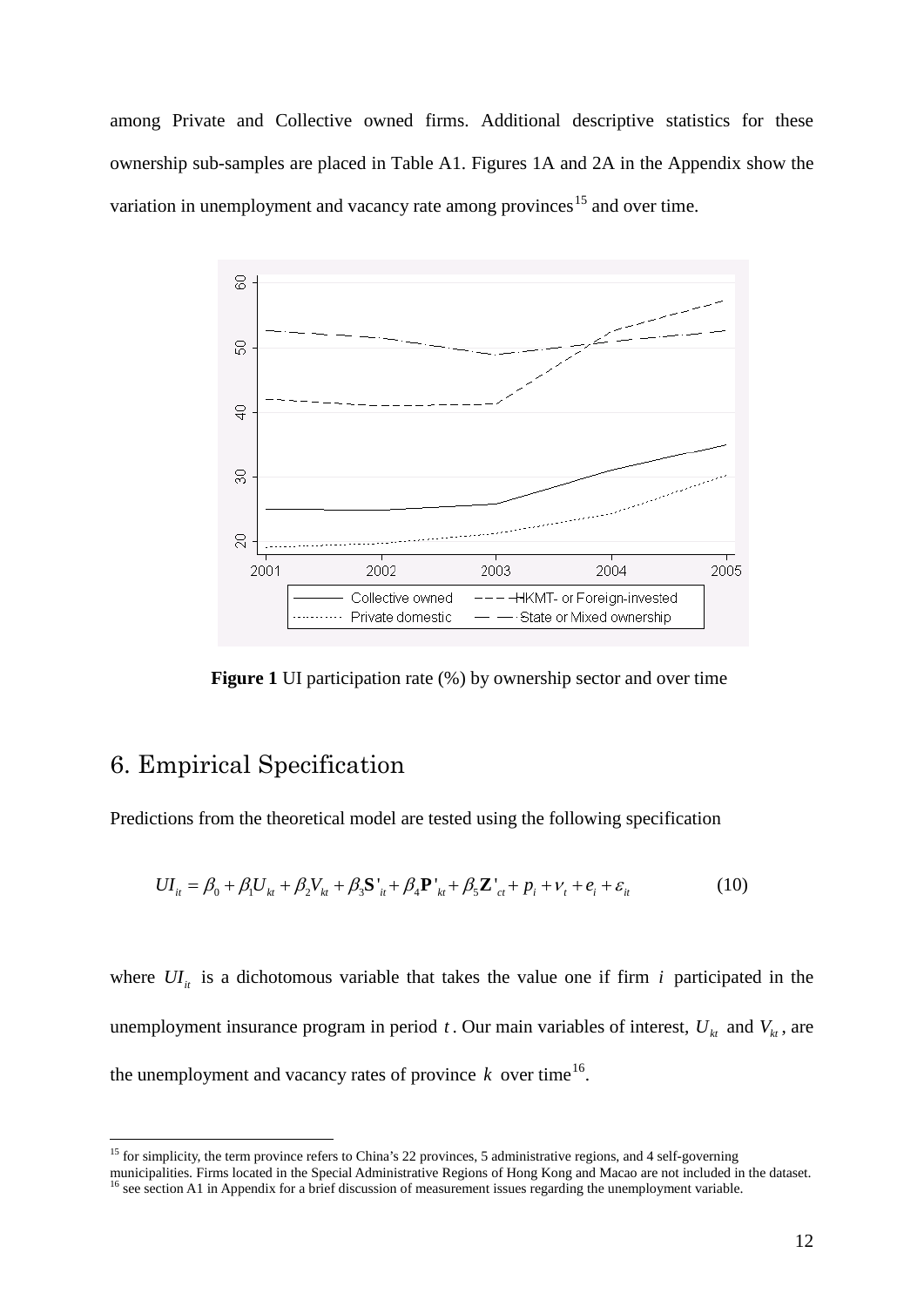A vector of firm-level controls  $S_{i}$  includes a measure of the average wage per worker in the firm. This control is motivated by the assumption that a share of the cost of the insurance is transferred to workers in the form of lower wages. We also include a categorical variable for the tax bracket (1-6) to which the average worker in the firm would belong<sup>17</sup>. Because insurance benefits are tax-exempt, workers subjected to higher marginal taxes should prefer to receive a larger share of their work compensation as insurance payments. The control vector also includes measures of the firm's profits per employee, its size, ownership sector, a dummy variable capturing rural administration, and dummies indicating its industrial sector on the 2-digit level<sup>[18](#page-12-1)</sup>. Additional controls on the province level  $P_{k}$  are the unemployment insurance cost and the share of State-owned firms in provincial employment.

A final vector of controls  $\mathbf{Z}_{ct}$  are measured for 284 cities *c*, providing variable values for over 85% of the total dataset each year. Two of these controls are included in an attempt to approximate the enforcement intensity of local authorities with respect to the UI participation regulations. One of them measures the distance between each city and the closest of China's three large ports: Hong Kong, Shanghai, and Tianjin. The other variable measures the distance between each city and the closest of China's 15 largest cities $^{19}$  $^{19}$  $^{19}$ .

A third city-level control variable uses data from 2004 and 2005 to approximate the average total social security cost faced by firms. The importance of this control variable rests with the fact that even though the UI program in itself is not expensive to the firm as a share of wages, participation in the UI makes it more difficult for the firm to avoid the costs of other social insurance schemes. For firms in each city, average ratios of the total insurance

<span id="page-12-0"></span><sup>&</sup>lt;sup>17</sup> the sum of one year's deductibles of 500 RMB per month is deducted from the firm's undeflated average wage per worker and matched to six tax brackets.

<span id="page-12-1"></span><sup>&</sup>lt;sup>18</sup> wages and profits are deflated to constant 2000 prices using ex-factory price index deflators from China's Statistical Yearbook.

<span id="page-12-2"></span><sup>&</sup>lt;sup>19</sup> Beijing, Taiyuan, Shenyang, Harbin, Tianjin, Nanjing, Wuhan, Guangzhou, Chengdu, Xi'an, Dalian, Shanghai, Chongqing, Changchun, and Shanghai. Local authorities may strike deals with firms in order to attract investment to their region, deals that may including social insurance rebates. Assuming that firms want to locate close to ports and large cities, localities further from those commercial hot-spots should be more prone to leniency toward investors.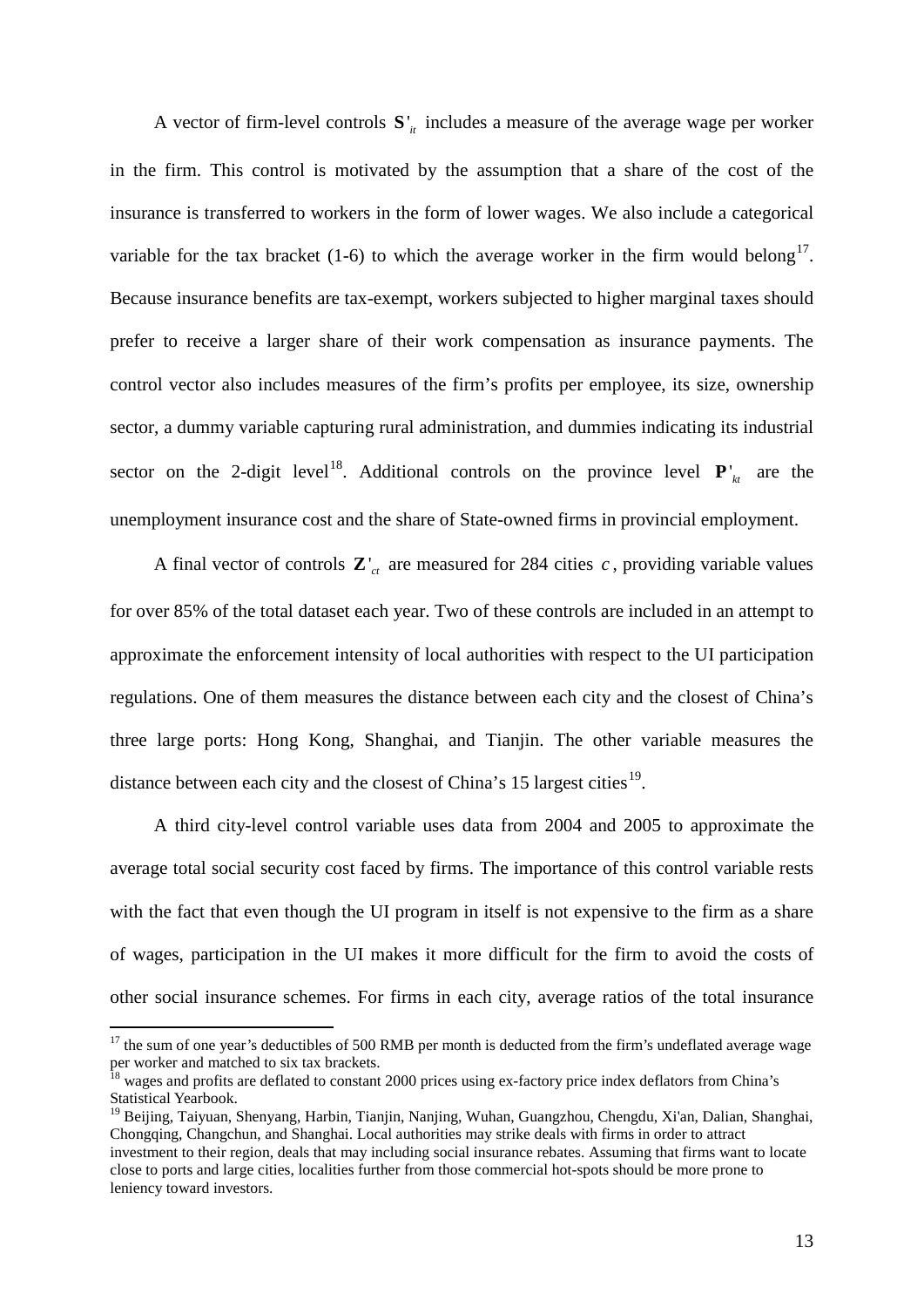costs as a share of wages are calculated for firms that participate in all major schemes, namely those for pensions, medical insurance, and housing accumulation funds<sup>[20](#page-13-0)</sup>. Lastly, equation (10) includes province fixed effects  $p_i$ , year fixed effects  $v_i$ , and firm fixed effects  $e_i$ .

#### 7. Results

The results from the main specification are presented in Table 2. Columns (1)-(3) contain estimated marginal effects from using a probit specification and column (4) contains the coefficients from using OLS. All standard errors are clustered on the province level to reflect the level of measurement for the unemployment and vacancy rate variables.

Our theoretical model predicted that a tighter labor market (lower unemployment and more vacancies) should make UI participation more likely. The results in Table 2 are ambiguous regarding this prediction. In the specification using both time and province fixed effects (column 1), we find that the coefficient on unemployment is positive and significant, meaning that a tigher labor market decreases participation. On the contrary, and in accordance with the theoretical prediction, the specification without fixed effects for provinces shows a positive and significant effect of the vacancy rate on participation.

The seemingly contradictory estimation result for the different specifications of the test equation in Table 2 may be the result of some aspect of firm heterogeneity that causes different groups of firms to respond differently to labor market tightness. In a transition economy like the Chinese, ownership is an important marker of firms' interactions with their workforces and with the regulating authorities. For instance, State-controlled firms can be expected to maintain a stronger client-agent relationship with government representatives on various administrative levels than firms in other ownership groups. Meanwhile, private and foreign-invested enterprises have been allowed to operate on more deregulated labor markets

<span id="page-13-0"></span> $^{20}$  the cost levels of these programs may vary at the prefecture-city level.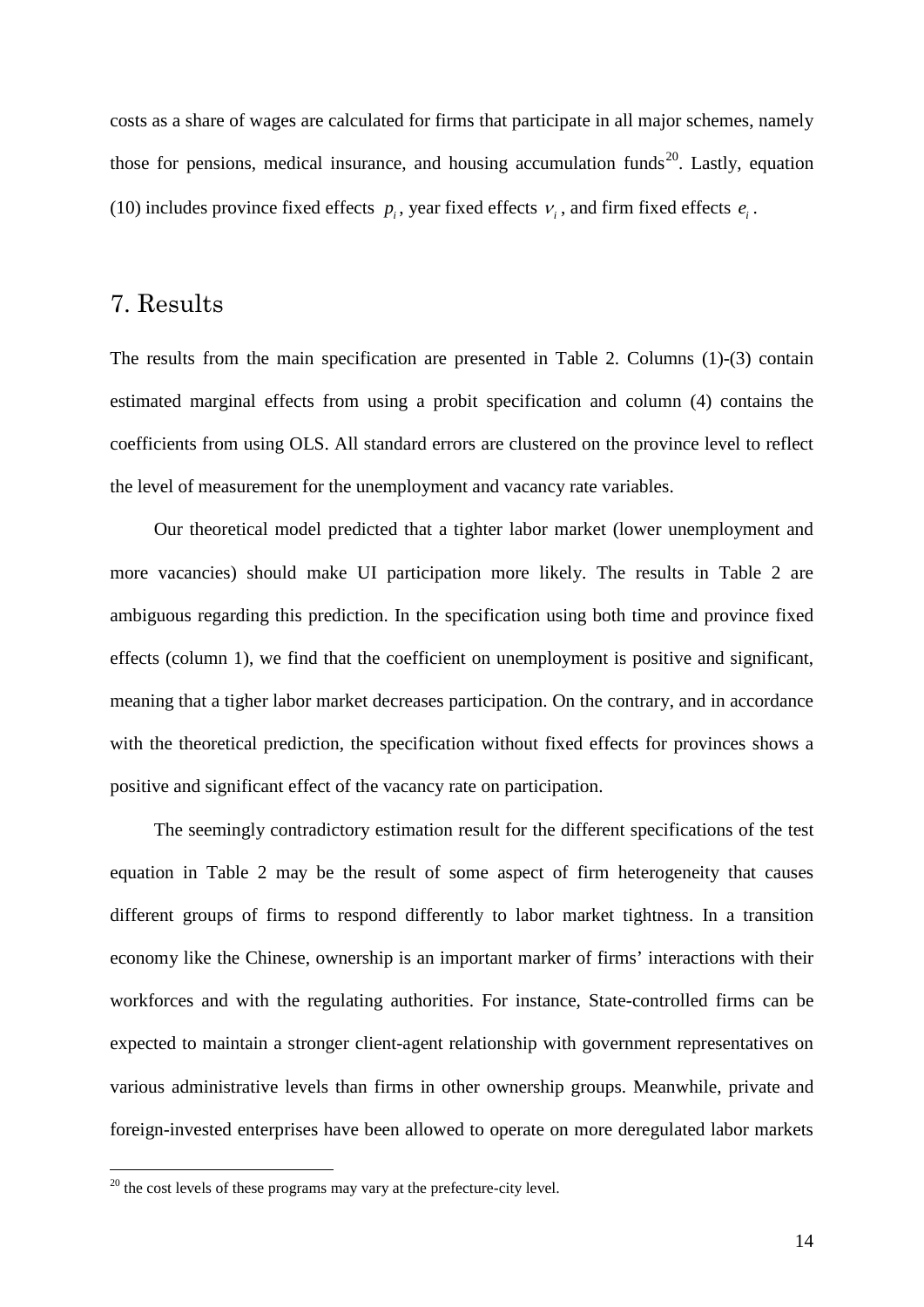and with harder budget constraints. Contrasting firms within the private sector, it is likely that firms with investments from outside of mainland China are under closer scrutiny by the regulators than domestic private firms.

| <b>Table 2</b> Effects of provincial unemployment and vacancy rates on UI program participation. |
|--------------------------------------------------------------------------------------------------|
| The dependent variable is one for firms reporting some non-zero insurance payment in a           |
| given year, otherwise zero. Unbalanced panel data from 2001-2005. Columns (1)-(3) report         |
| marginal effects from Probit estimations and column (3) contains OLS results.                    |

|                     | (1)        | (2)       | (3)     | (4)     |
|---------------------|------------|-----------|---------|---------|
|                     | UI         | UI        | UI      | UI      |
|                     |            |           |         |         |
| Unemployment rate   | $0.014**$  | 0.000     | 0.002   | 0.009   |
|                     | (0.007)    | (0.012)   | (0.006) | (0.008) |
| Vacancy rate        | 0.002      | $0.004**$ | 0.002   | 0.002   |
|                     | (0.003)    | (0.002)   | (0.004) | (0.004) |
| Constant            |            |           |         | 0.237   |
|                     |            |           |         | (0.282) |
| Fixed effects:      |            |           |         |         |
| Time                | <b>Yes</b> | Yes       |         | Yes     |
| Province            | Yes        |           | Yes     | Yes     |
| Firm                |            |           |         | Yes     |
|                     |            |           |         |         |
| <b>Observations</b> | 873,084    | 873,084   | 873,084 | 873,082 |
| R-squared           |            |           |         | 0.646   |
|                     |            |           |         |         |

Notes: (1) \*\*\* p<0.01, \*\* p<0.05, \* p<0.1. (2) Robust standard errors, clustered on the province level, in parenthesis

Interaction variables between ownership sector dummies and the unemployment and vacancy rates variables are added to test equation (10). This corresponds to testing whether the effect of labor market tightness on the UI participation decision of firms varies systematically with firm ownership. Interactions are constructed for the three sectors of 1) HKMT- or Foreign-invested firms, 2) Private domestic firms, and 3) Collective owned firms. By doing so, we let the coefficients on the non-interacted unemployment and vacancy rate variables capture the estimated effects for firms under State or Mixed ownership.

The results presented in Table 3 show some interesting preliminary findings. Two of the estimated coefficients are highly significant and robust across specifications. First, it is found that firms with investment from entities located outside of mainland China are more likely to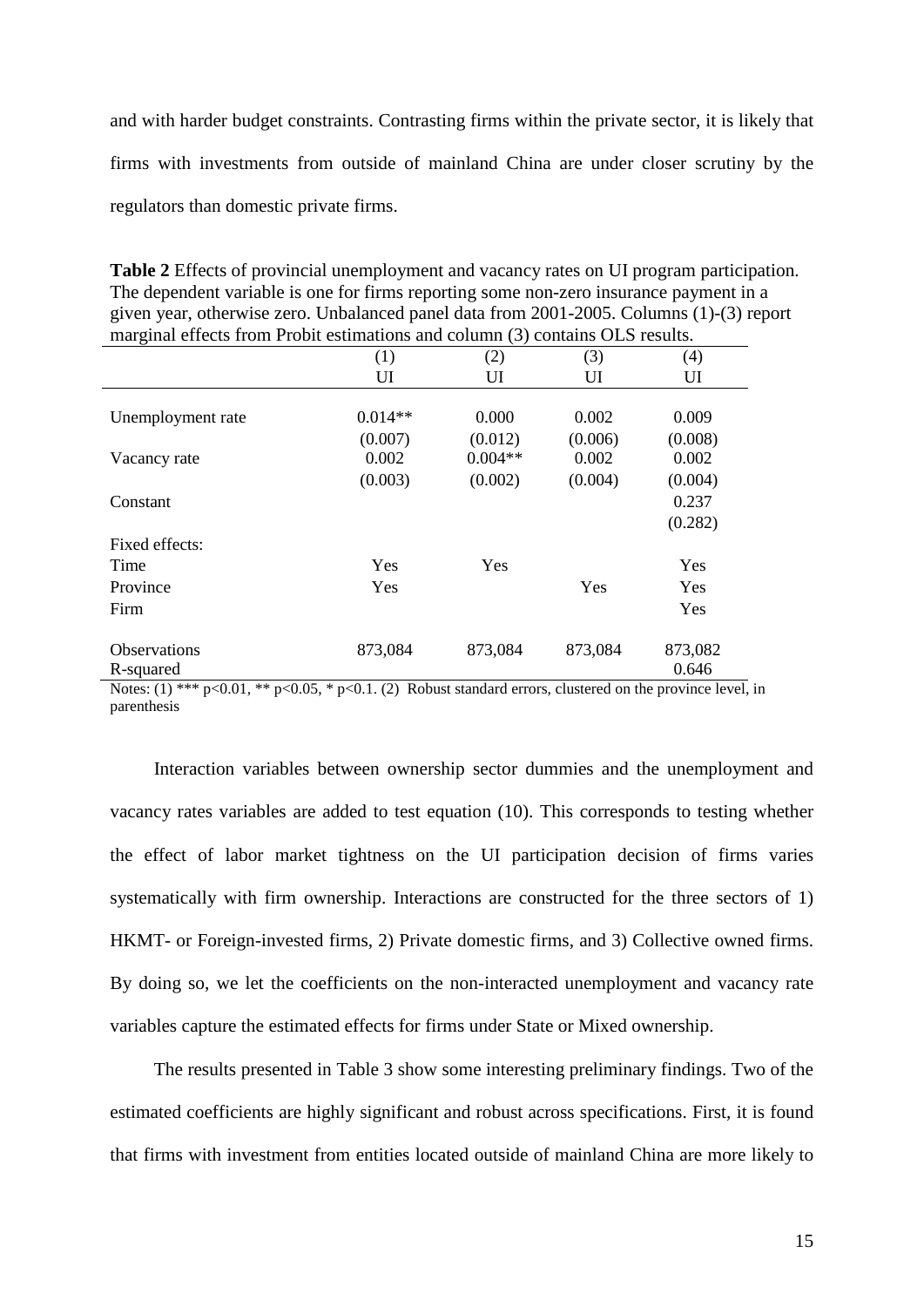participate in the UI when the unemployment rate is higher. The size of the coefficient  $(\beta = 0.027)$  indicates that a 1% rise in the unemployment rate makes UI participation 3% more likely among these firms.

The second robust and significant parameter shows that private domestic firms react to increased vacancies in accordance with the prediction of the theoretical model: higher vacancy rates are positively correlated with their likelihood of joining the UI program. In this case, the size of the coefficient  $(\beta = 0.007)$  means that a 1% higher vacancy rate is associated with a 0.7% higher likelihood of UI participation for private firms. These results are robust to balancing the firm panel so that only data firms in operation during each of the five timeperiods are used for estimation (see Table A3).

What factors could explain the ownership diverse effects of labor market tightness on firms' UI provision? First, we consider the observation that state-controlled firms: SOEs, COEs and many of those with Mixed ownership<sup>[21](#page-15-0)</sup>, do not have UI participation rates that are affected by our measures of labor market tightness. As these sectors have closer ties to the authorities, it is possible that their UI participation is a function of institutional relationships rather than labor market conditions. In contrast, private, foreign- and HKMT-invested firms generally operate on more flexible labor markets than the other ownership categories. Their remuneration practices are therefore more likely to be affected by changes in the relative difficulty to hire workers.

Second, consider the opposite reactions of private firms on the one hand and FIE and HKMT-invested firms on the other. Regarding the effect of unemployment on the nonmainland invested firms, we may hypothesize that the institutional setting of this group of firms matters. When unemployment increases in a region, monitoring of UI participation is likely to increase as well. Possibly, the increase in monitoring is biased toward Foreign and

<span id="page-15-0"></span> $21$  the results in Table 3 are robust to dividing the category of State and Mixed ownership firms into two separate control groups.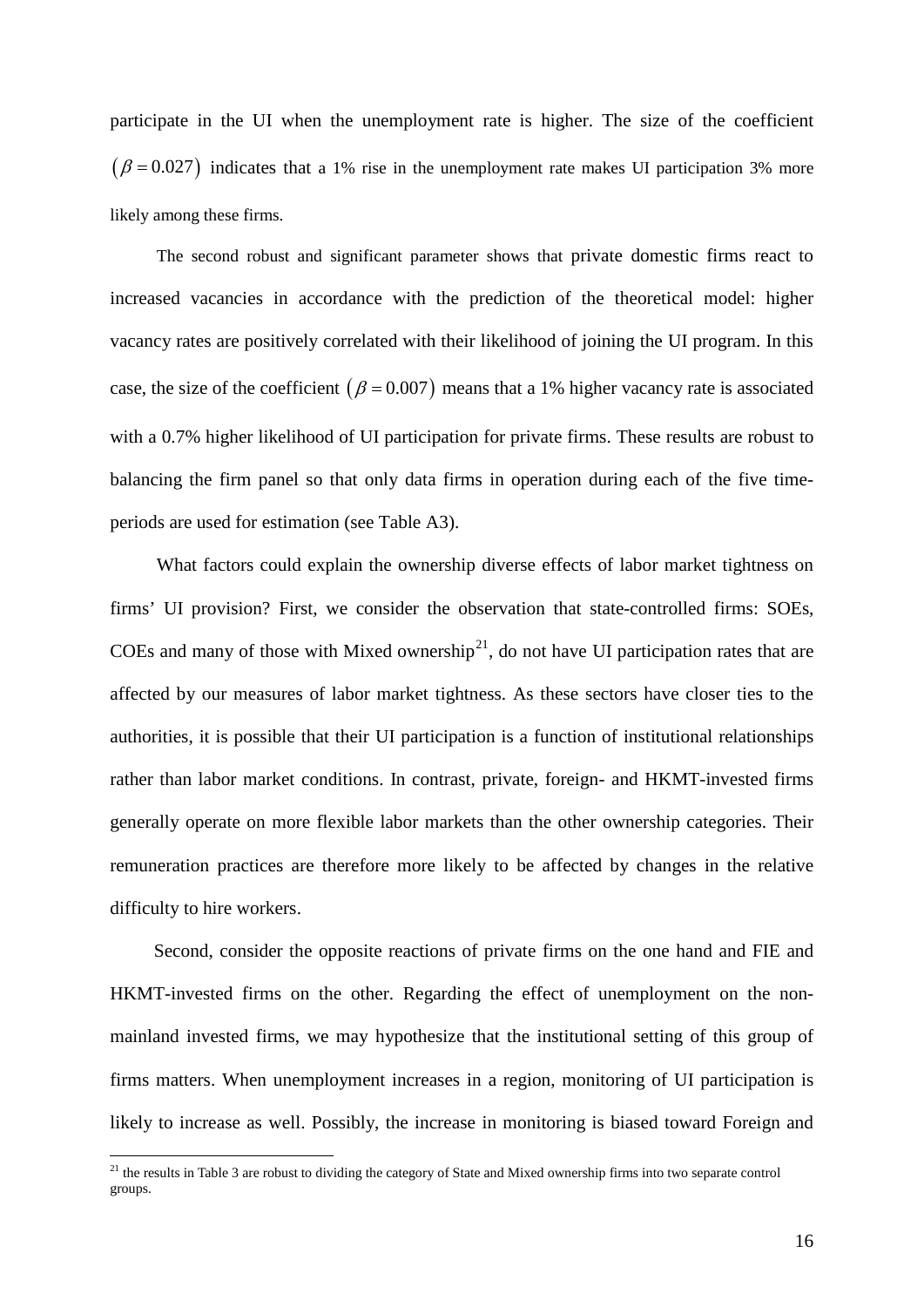HKMT-invested sectors because they are more accessible to government agencies. They may also be less likely than private domestic firms to be equipped with the institutional connections to receive lenient treatment from the monitoring authorities.

| (1)-(3) report marginal effects from Probit estimations and column (4) contains OLS results. |            |            |            |                  |  |
|----------------------------------------------------------------------------------------------|------------|------------|------------|------------------|--|
|                                                                                              | (1)        | (2)        | (3)        | (4)              |  |
|                                                                                              | UI         | UI         | UI         | UI               |  |
| Unemployment rate                                                                            | 0.008      | $-0.008$   | $-0.003$   | 0.000            |  |
|                                                                                              | (0.007)    | (0.010)    | (0.006)    | (0.007)          |  |
| Vacancy rate                                                                                 | 0.000      | 0.001      | $-0.000$   | $-0.002$         |  |
|                                                                                              | (0.003)    | (0.002)    | (0.003)    | (0.003)          |  |
| FIEs*Unemployment rate                                                                       | $0.027*$   | $0.031**$  | $0.027*$   | $0.027***$       |  |
|                                                                                              | (0.015)    | (0.015)    | (0.015)    | (0.007)          |  |
| FIEs*Vacancy rate                                                                            | $-0.001$   | $-0.000$   | $-0.000$   | $0.006*$         |  |
|                                                                                              | (0.002)    | (0.002)    | (0.002)    | (0.003)          |  |
| PIE*Unemployment rate                                                                        | $-0.009$   | $-0.007$   | $-0.010$   | 0.008            |  |
|                                                                                              | (0.009)    | (0.011)    | (0.009)    | (0.006)          |  |
| PIE*Vacancy rate                                                                             | $0.007***$ | $0.007***$ | $0.007***$ | $0.004**$        |  |
|                                                                                              | (0.001)    | (0.001)    | (0.001)    | (0.002)          |  |
| COE*Unemployment rate                                                                        | 0.004      | 0.007      | 0.005      | 0.003            |  |
|                                                                                              | (0.006)    | (0.007)    | (0.006)    | (0.004)          |  |
| COE*Vacancy rate                                                                             | 0.002      | 0.003      | 0.002      | $0.003*$         |  |
|                                                                                              | (0.002)    | (0.002)    | (0.002)    | (0.001)          |  |
|                                                                                              |            |            |            | 0.327            |  |
| Constant                                                                                     |            |            |            | (0.288)          |  |
| Fixed effects:                                                                               |            |            |            |                  |  |
| Time                                                                                         | Yes        | Yes        |            | Yes              |  |
| Province                                                                                     | Yes        |            | Yes        | Yes              |  |
| Firm                                                                                         |            |            |            | Yes              |  |
| Observations<br>R-squared                                                                    | 873,084    | 873,084    | 873,084    | 873,082<br>0.647 |  |

**Table 3** Effects of provincial unemployment and vacancy rates on UI program participation by ownership. The dependent variable is one for firms reporting some non-zero insurance payment in a given year, otherwise zero. Unbalanced panel data from 2001-2005. Columns

Notes: (1) \*\*\* p<0.01, \*\* p<0.05, \* p<0.1. (2) Robust standard errors, clustered on the province level, in parenthesis. Interaction variables include dummies for ownership sectors: Foreign-Invested Enterprises (FIE) which also includes firms with investments from Hong Kong, Macao or Taiwan, Private-Invested Enterprises (PIE), and Collective Owned Enterprises (COE). The intercept unemployment and vacancy rate variables represent State-owned firms and firms with Mixed ownership forms (see Table A2).

For FIEs and HKMT-invested enterprises, we may have more reasons to question the theoretical assumption that workers lack influence over the firm's UI decision than we do for private domestic firms. One indication of this could be the difference in the share of skilled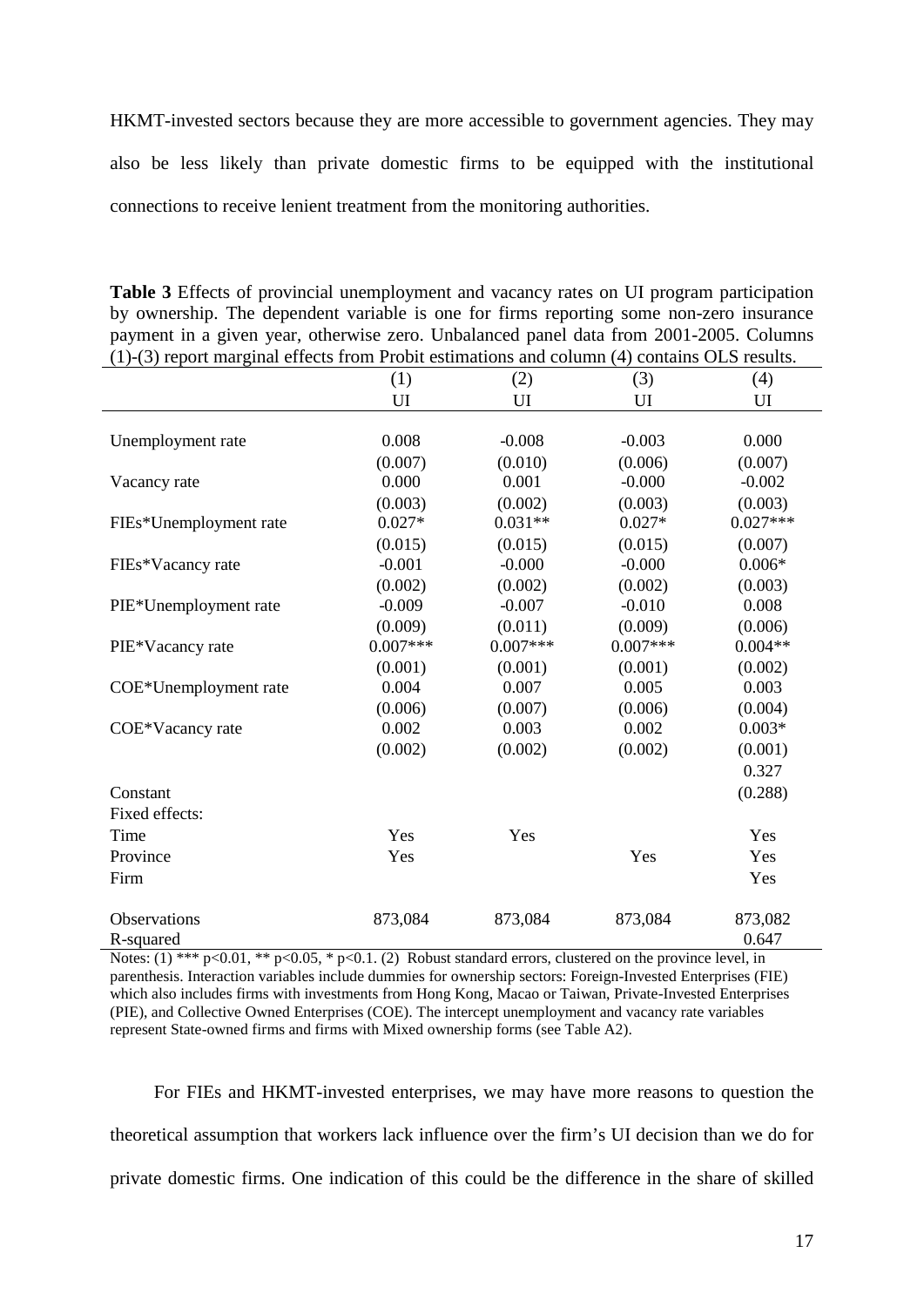workers between the two sectors. Data from the firm census in 2004 shows that the average share of workers with more than high school education was 21% in firms with investment from outside of mainland China, but only 12% in the private domestic enterprises. A second indication could be the shares of firms with labor unions: 42% for the non-mainland invested firms and 36% for the private domestic sector. Both a higher share of skilled workers and a higher share of firms with trade unions could signal greater worker influence over firms' remuneration decisions. Because higher unemployment is expected to increase workers' demand for UI, it would therefore be expected yield a positive effect on UI provision in the Foreign- and HKMT-invested sectors rather than for private domestic firms.

Next, we consider a hypothesis of why private firms were shown to be more likely to provide UI when the vacancy rate is higher. As argued in the theoretical setup of this paper, a tighter labor market implies more competition between firms for the available labor. With more vacancies on the market, firms therefore want to offer UI benefits as part of their compensation package to in order to attract workers. Possibly, private domestic firms are less attractive employers than foreign-invested firm, and hence become more affected by a squeeze of the available workforce. For example, the descriptive statistics in Table A1 of this paper show that private domestic firms are both smaller in size and offer on average lower wages than the firms with investment from Foreign- and HKMT-invested firms.

A final tentative hypothesis focuses on migrant labor. As noted above, firms are not responsible for providing UI for temporary workers. However, increased difficulties for firms in finding new hires give the temporary workers increased influence over firms and improve their changes of receiving permanent contracts. In turn, a larger share of permanent workers in the firms' workforces should make it more difficult for them to avoid complying with UI regulations. In sum, if private domestic firms hire more migrant labor than other sectors, this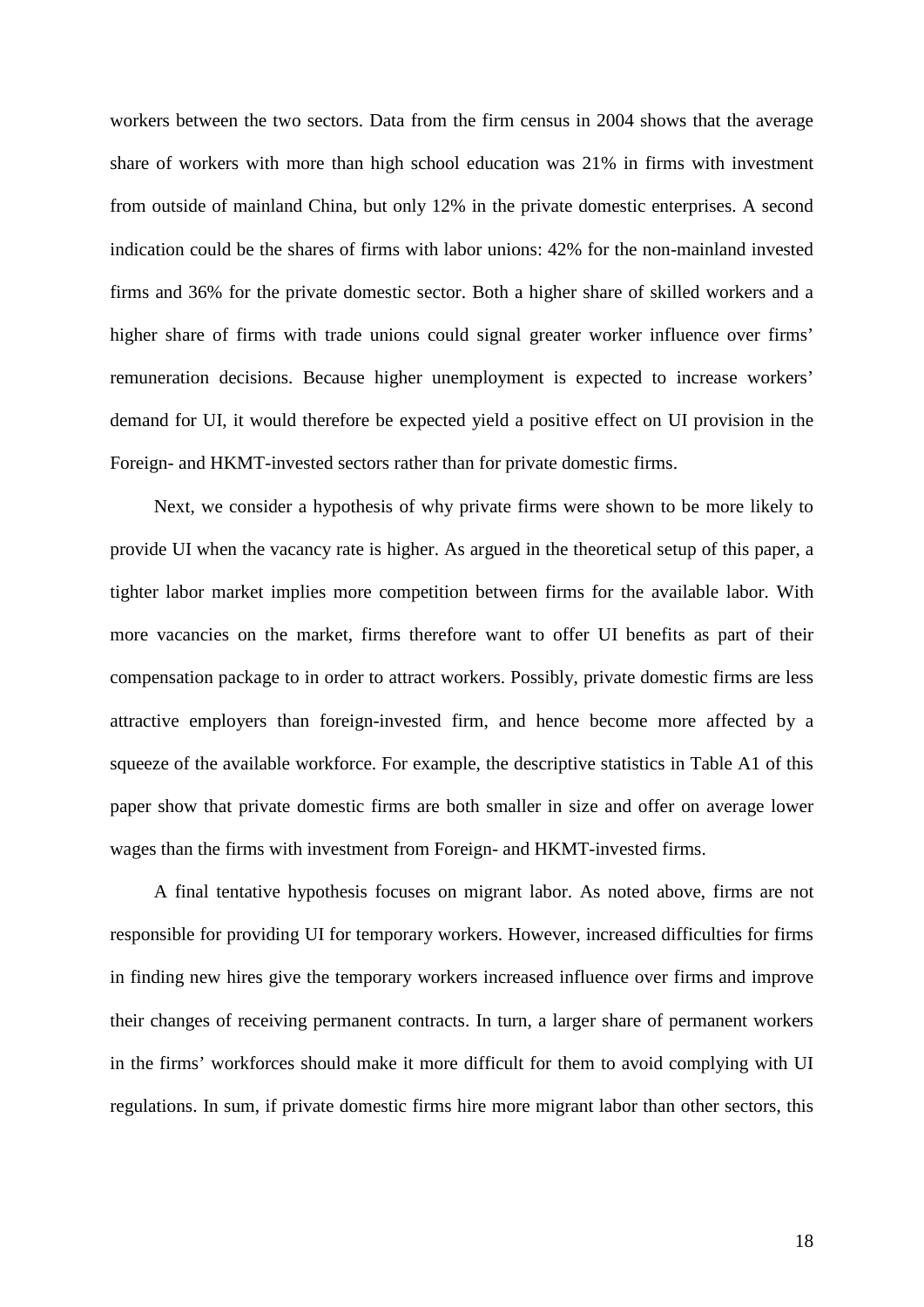mechanism could explain why we find a positive correlation between the regional vacancy rate and UI participation for these firms.

### 8. Conclusions

Increasing worker coverage of China's Unemployment Insurance (UI) program is of great economic importance not only to Chinese workers. The country's trading partners also stand to gain when a lower household saving rate translates into more demand for imported goods and a reduction of China's dependence on foreign demand as a source of growth.

In this paper, I used a simple model of the firm's decision to participate in the UI system to show that a tighter labor market is associated with a higher participation rate. Empirical analysis of firm-level panel data for 2001-2005 did however provide ambiguous evidence when testing this prediction for the total population of firms. This ambiguity could be reconciled by allowing the effect of unemployment and vacancy rates on UI participation to vary with firm ownership.

In accordance with the theoretical prediction, the results showed that a higher vacancy rate increased the likelihood of UI participation among private domestic firms, a sector that accounted for 46% of the total sample in 2005.

In contrast to the theoretical prediction, the results for the group of firms with investments from entities in foreign countries, or entities in Hong Kong, Macao or Taiwan, showed that a *looser* labor market in the form of higher unemployment increased the likelihood of compliance with UI regulations. These firms might be more attractive employers than firms in other ownership sectors. As a consequence, they would be in less need to boost their competitiveness on a tighter labor market by offering unemployment insurance to potential workers than firms in the less attractive private domestic firms. One possible explanation of the inverted relationship between labor market tightness and UI participation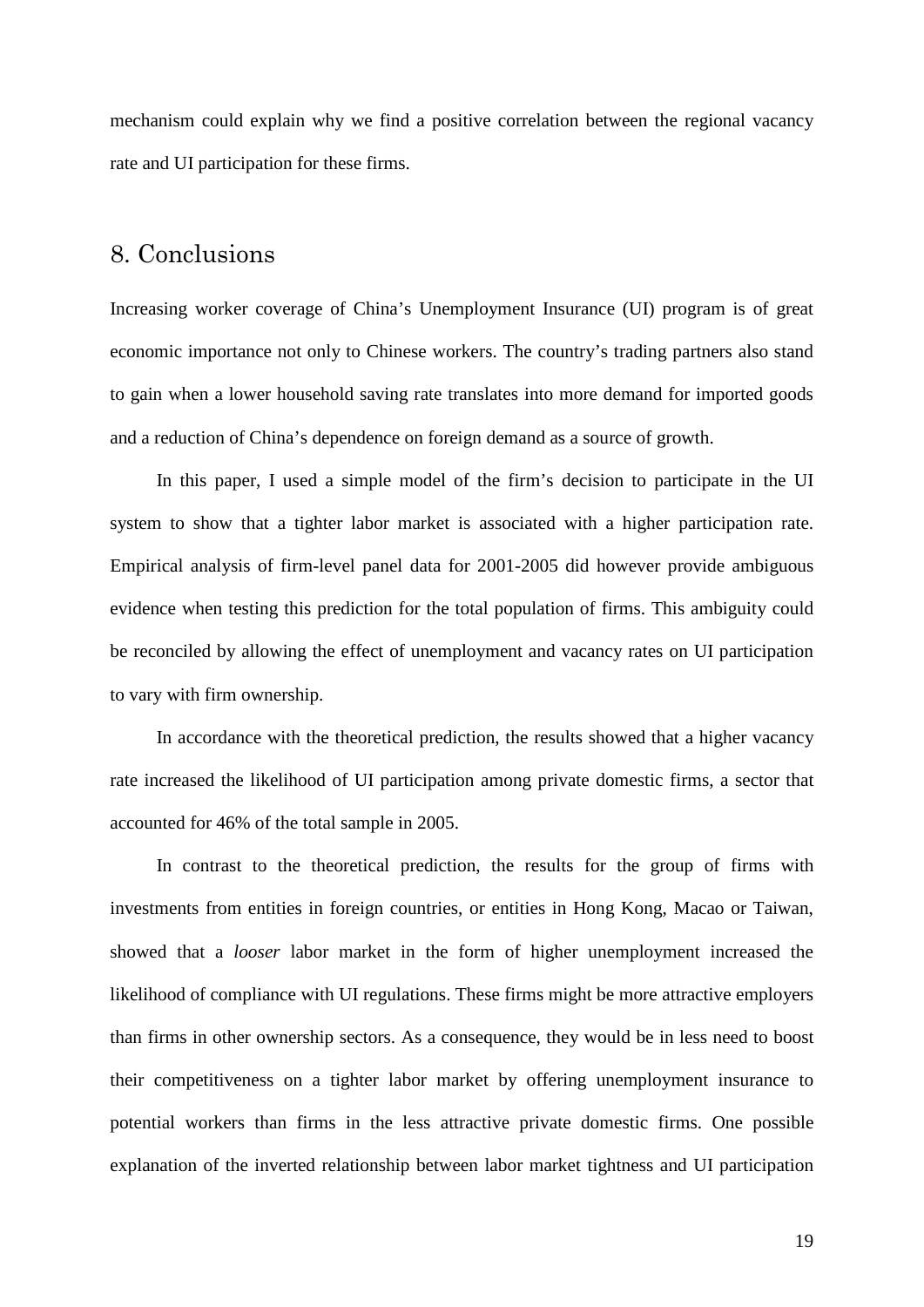could be a greater influence of workers over remuneration decisions in these firms. It could also stem from a greater difficulty in avoiding increased monitoring activity following hikes in the unemployment rate. Attempting to account for heterogeneity in such institutional connectedness and worker influence could constitute possible avenues for further research.

## References

Banister, J. (2005) 'Manufacturing earnings and compensation in China', *Monthly Labor Review,* August 2005.

*Br*ødsgaard, K.E. and Hong, W.M. (2009) 'EU-China Relations: Economics Still in Command?', EAI Background Brief No. 484.

Blanchard, O. and Giavazzi, F. (2005) 'Rebalancing Growth in China: A Three-Handed Approach', CEPR Discussion Paper.

Chamon, M. and Prasad E. (2010) 'Why Are Saving Rates of Urban Households in China Rising?' *American Economic Journal: Macroeconomics* 2(1), 93-130.

China's Social Security White Paper (2006). China Internet Information Center, webmaster@china.org.cn

China's Social Security White Paper (2004) 'China's Social Security and its Policy – Section 2: Unemployment Insurance', [http://www.china.org.cn/e-white/.](http://www.china.org.cn/e-white/)

Dong, X-Y. and Xu, L. (2009) 'Labor Restructuring in China: Toward A Functioning Labor Market', *Journal of Comparative Economics* 37(2), 287-305.

Eurostat news release: 'EU-China Summit: EU 27 deficit in trade in goods with China of 170 bn euro in 2008', (18 May 2009).

Fox, L. and Zhao, Y. (2002) 'China's Labor Market Reform: Performance and Prospects', Background paper for the 2002 Country Economic Memorandum, World Bank.

Holz, C. and Lin, Y-M. (2001) 'Pitfalls of China's Industrial Statistics: Inconsistencies and Specification Problems', *The China Review* 1(1), 29-71.

Imamura, H. (2003) 'Unemployment Problem and Unemployment Insurance in China', Far Eastern Studies 2, 45-66.

Lardy, N. (2007) 'China: Rebalancing Economic Growth', In The China balance sheet in 2007 and beyond, eds. C.F. Bergsten and E. Cary. Washington D.C.: Center for Strategic and International Studies.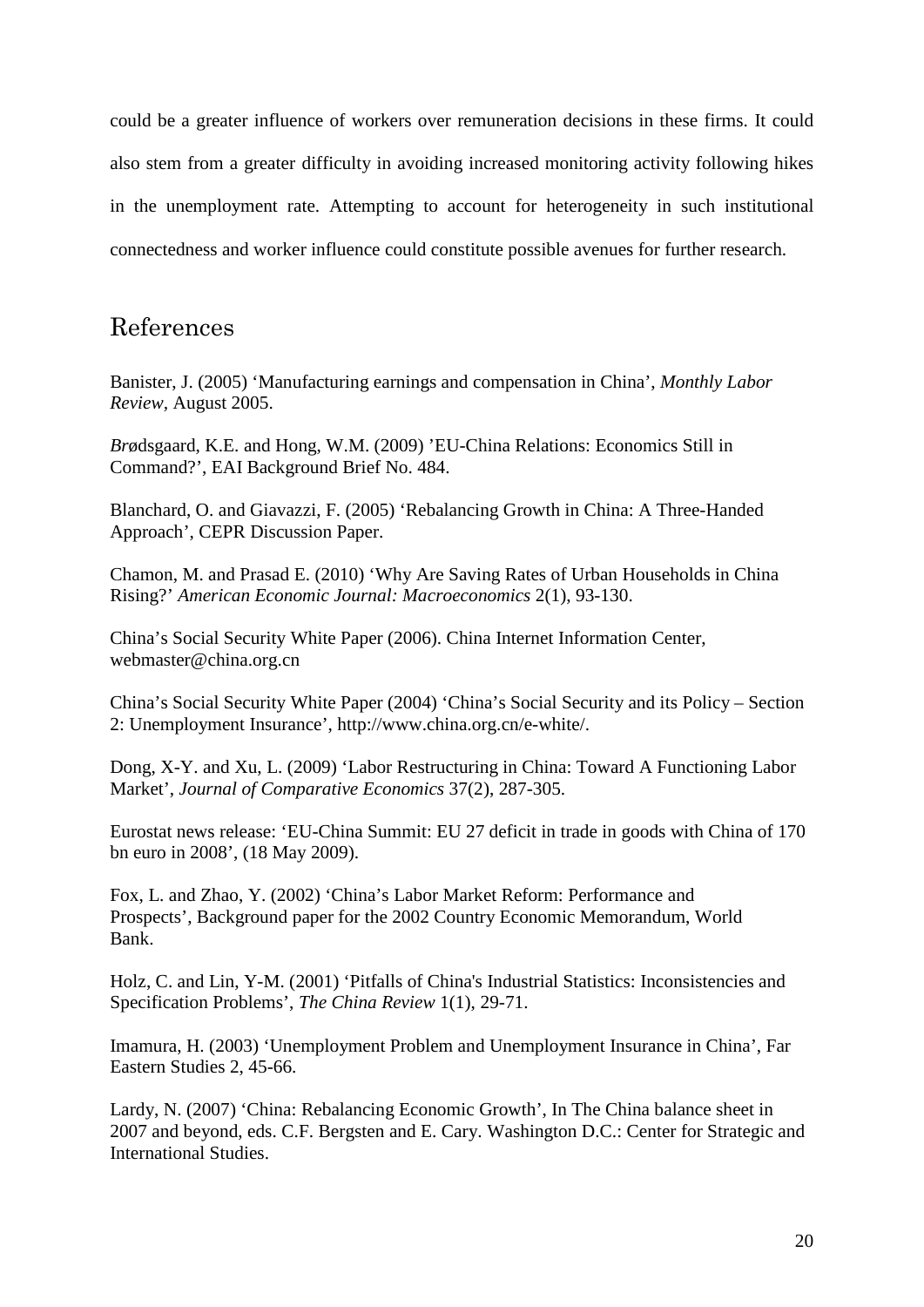Lee, V. (2000) 'Unemployment Insurance and Assistance Systems in Mainland China', Research and Library Services Division Legislative Council Secretariat, Research Paper 18.

Nielsen, I. and Smyth, R. (2007) 'Who bears the burden of employer compliance with social security contributions? Evidence from Chinese firm level data', *China Economic Review* 19, 230-244.

Prasad, E. (2009) 'Rebalancing growth in Asia', *Finance & Development*, 19-22.

Rickne, J. (2010) 'Gender, wages, and social security in China's industrial sector', RIIE Working Paper.

Roberts, D. (2009) 'Premier Wen Jiabao: China's Economic Challenges', [www.businessweek.com,](http://www.businessweek.com/) 5 March, 2009 (accessed 2010-04-26).

Vodopivec, M. and Tong, M. H. (2008) 'China: Improving Unemployment Insurance', SP Discussion Paper No. 0820.

Zhao Huanxin: 'Social Safety Net Listed as Top Concern of Urbanites', *China Daily*, December 26, 2006.

# **Appendix**

| <b>THOIC</b> THE DUSTIBLE COMMONION OF OWNERSHIP SUCTOR |              |         |            |         |            |             |  |
|---------------------------------------------------------|--------------|---------|------------|---------|------------|-------------|--|
|                                                         | <b>State</b> | Mixed   | Collective | Private | <b>FIE</b> | <b>HKMT</b> |  |
| UI coverage rate                                        | 0.61         | 0.43    | 0.27       | 0.25    | 0.51       | 0.46        |  |
| Share of rural firms                                    | 0.01         | 0.20    | 0.59       | 0.07    | 0.12       | 0.14        |  |
| Empoloyment                                             | 646          | 323     | 197        | 140     | 317        | 323         |  |
|                                                         | (3,052)      | (1,026) | (465)      | (228)   | (816)      | (645)       |  |
| Average wage per worker                                 | 9.06         | 9.19    | 8.97       | 9.13    | 9.61       | 9.41        |  |
|                                                         | (0.90)       | (0.62)  | (0.67)     | (0.59)  | (0.73)     | (0.62)      |  |
| Number of firms                                         | 140,539      | 162,241 | 154,236    | 383,575 | 98,440     | 109,730     |  |

**Table A1** Descriptive statistics by ownership sector

Notes: The UI coverage rate is calculated as a share of the total number of firms. Average wages per employee are measured in thousands of RMB and expressed in constant year 2000 prices. Standard errors are reported in parenthesis.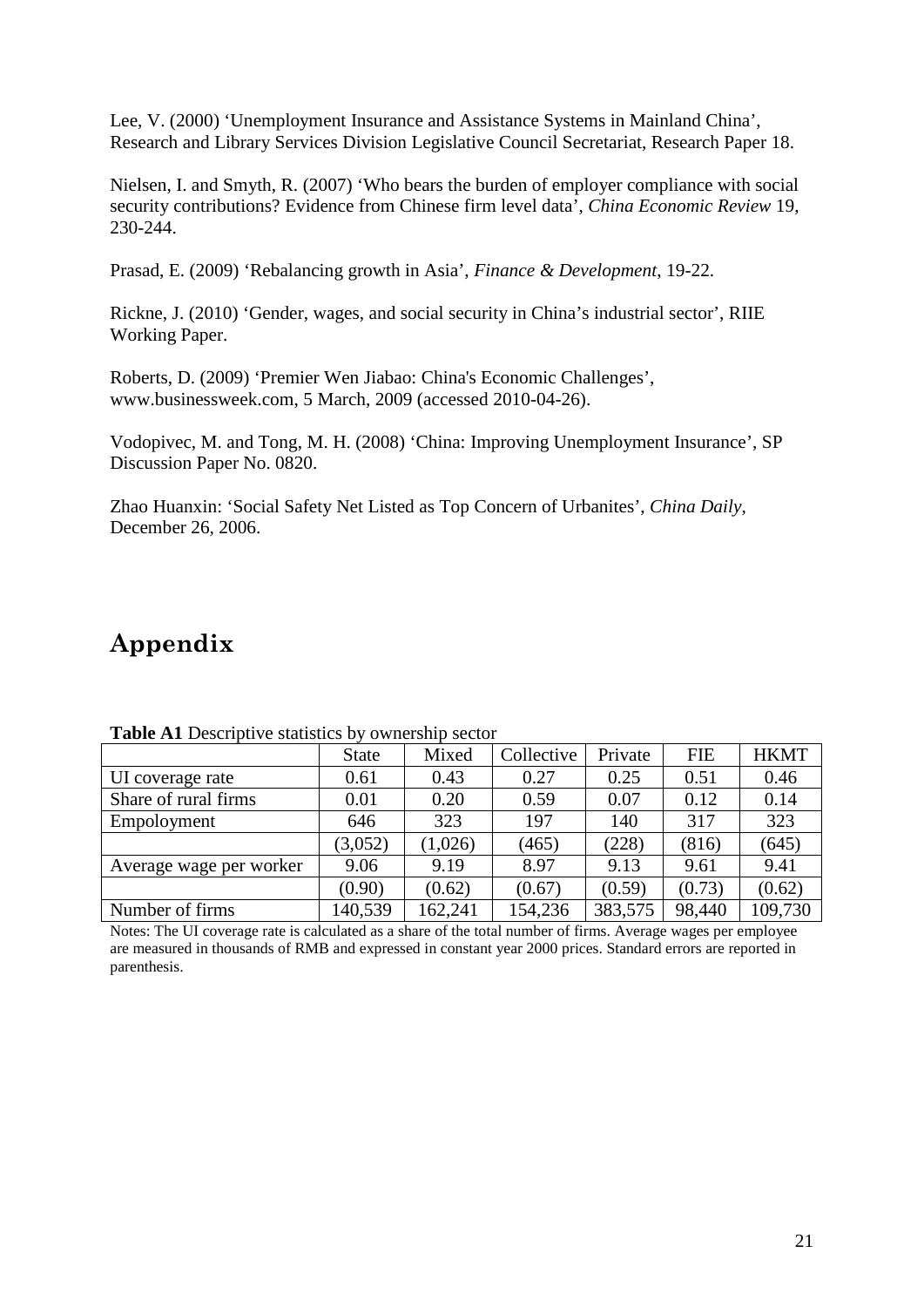| Registration-based classification (since 1998) | Categories under which data on all industrial<br>enterprises are reported in the Statistical |  |  |  |
|------------------------------------------------|----------------------------------------------------------------------------------------------|--|--|--|
|                                                | Yearbook                                                                                     |  |  |  |
| <b>Domestic enterprises</b>                    |                                                                                              |  |  |  |
| <b>SOEs</b>                                    | <b>State</b>                                                                                 |  |  |  |
| <b>COEs</b>                                    | Collective                                                                                   |  |  |  |
| Employee shareholding company                  | Collective                                                                                   |  |  |  |
| Joint operation enterprises                    |                                                                                              |  |  |  |
| State-owned                                    | State $(1)$                                                                                  |  |  |  |
| Collective owned                               | Mixed                                                                                        |  |  |  |
| State- and collective owned                    | Mixed $(2)$                                                                                  |  |  |  |
| Other joint operation enterprises              | Mixed $(2)$                                                                                  |  |  |  |
| <b>Limited liability companies</b>             |                                                                                              |  |  |  |
| Solely state-owned                             | <b>State</b>                                                                                 |  |  |  |
| Others                                         | State or Mixed (3)                                                                           |  |  |  |
| <b>Stock companies</b>                         | State or Mixed (3)                                                                           |  |  |  |
| <b>Private enterprises</b>                     |                                                                                              |  |  |  |
| Private sole proprietorships                   | Private                                                                                      |  |  |  |
| Private partnerships                           | Private                                                                                      |  |  |  |
| Private limited liability company              | Private                                                                                      |  |  |  |
| Private stock companies                        | Private                                                                                      |  |  |  |
| Other enterprises                              | Mixed                                                                                        |  |  |  |
| <b>HKMT-invested enterprises</b>               |                                                                                              |  |  |  |
| Joint equity ventures (JVEs)                   | HKMT or State (2)                                                                            |  |  |  |
| Contractual joint ventures (CJVs)              | HKMT or State (2)                                                                            |  |  |  |
| Wholly HKMT-owned                              | <b>HKMT</b>                                                                                  |  |  |  |
| <b>HKMT</b> stock companies                    | HKMT or State (2)                                                                            |  |  |  |
| <b>Foreign-invested enterprises</b>            |                                                                                              |  |  |  |
| Chinese-foreign JEVs                           | Foreign or State (2)                                                                         |  |  |  |
| Chinese-foreign CJVs                           | Foreign or State $(2)$                                                                       |  |  |  |
| Wholly foreign-owned                           | Foreign                                                                                      |  |  |  |
| Foreign-invested stock company                 | Foreign or State (2)                                                                         |  |  |  |

**Table A2** Aggregation of registration-based classification of firms into ownership categories

Notes: The table details the ownership aggregation of registration-based firm classification system into six broader categories when reporting data on all industrial firms in the China Statistical Yearbook. Departures from the CSY aggregation method are reported in footnotes (1)-(3) below. Information about the CSY aggregation methodology is contained in Holz and Lin (2001).

- (1) Unlike in the Statistical Yearbook, this category is not double-counted as "Mixed".
- (2) When ownership-disaggregated statistics are reported per ownership in the Statistical Yearbook, a proportion of the statistic is double-counted in the "State" category. This proportion corresponds to the aggregate share of the sum of state capital to the sum of total paid-in capital minus individual capital in the registration-based classification category. I instead count an individual firm as State-owned if the state's share in total capital is greater than 50%.
- (3) This category is counted as "State" in the Statistical Yearbook for firms that are under absolute state control (guoyou juedui konggu) or relative state control (guoyou xiahgdui konggu). The first implies that the state account for more than 50% of total capital. The second that the state holds less than 50% of total capital but that i) its share is relatively large compared to the shares of other ownership categories, or ii) even though one or more other ownership categories have a larger capital share, the state in effect holds the control right s by agreement (Xiyi kongzhi). In this paper, only absolute statecontrolled firms may be identified, and these are moved from the "Mixed" to the "State" category.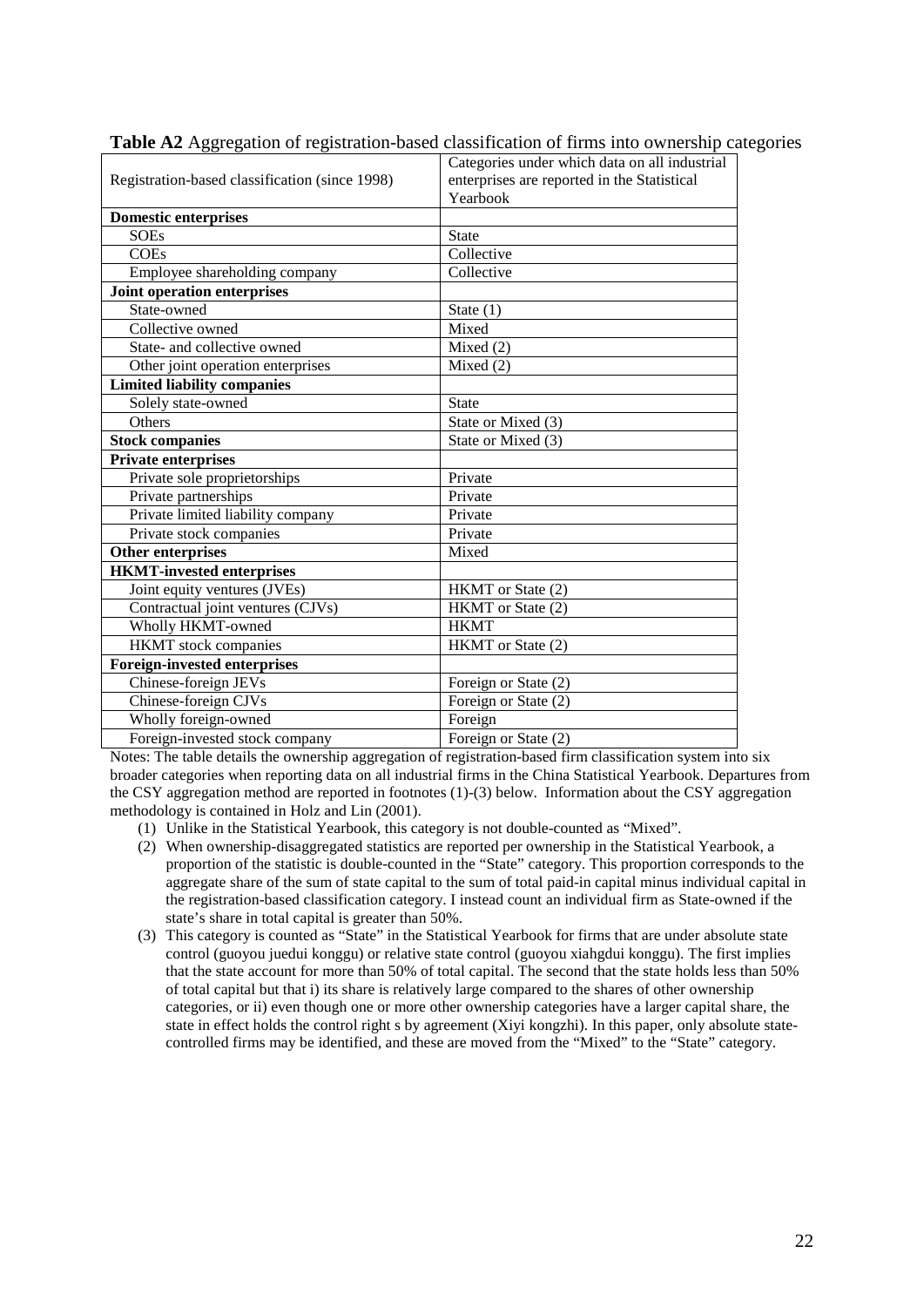

**Figure 1A** Distribution of regional unemployment rates (%), 2001-2005



**Figure 2A** Distribution of regional vacancy rates (%), 2001-2005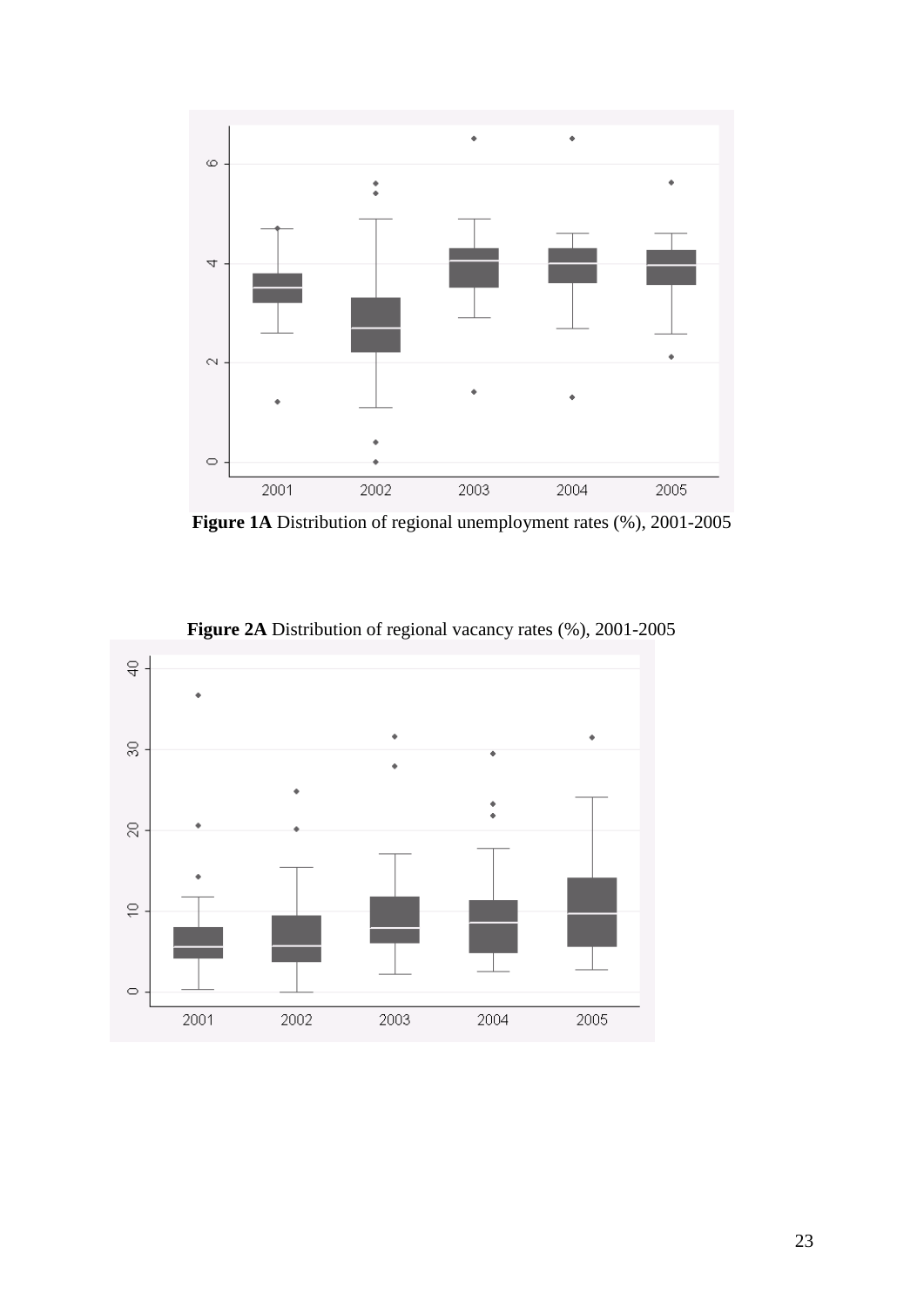#### **A1. Criticism of China's official unemployment statistics**

Unemployment figures provided by regional statistical offices may be unreliable for several reasons. Underestimation of true unemployment may occur because of i) exclusion of unemployed workers above the required age of retirement which is 45 years for women and 50 year for men (Imamura, 2003); ii) exclusion of those college and high school graduates who have graduated in the last six months; iii) exclusion of job-waiters (*xiagang*); and finally but perhaps most importantly, iv) exclusion of workers without work contracts<sup>[22](#page-23-0)</sup>. At least according to the official view, excluded unemployment based on migrant labor may pose less of a problem if these individuals have self-selected into employment and often return to their rural villages when the urban labor market becomes tighter (Fox and Zhao, 2002)

Overestimation of the unemployment statistic is also a possibility if i) migrant workers without city residence permits are left out of the employment count, and ii) low UI benefit levels, and weak enforcement of eligibility criteria, contribute to hidden employment as workers receive benefits and work in the informal sector simultaneously.

<span id="page-23-0"></span><sup>&</sup>lt;sup>22</sup> "Farmers-turned-contract-workers are however exempt from the individual premiums (Govt. White Paper). Using data from the second round of the China Urban Labour Survey (CULS 2005), Du, Cai and Wang (2006) find that 32.5% of native urban residents and 84.3% of migrants did not have formal labor contracts in 2005.